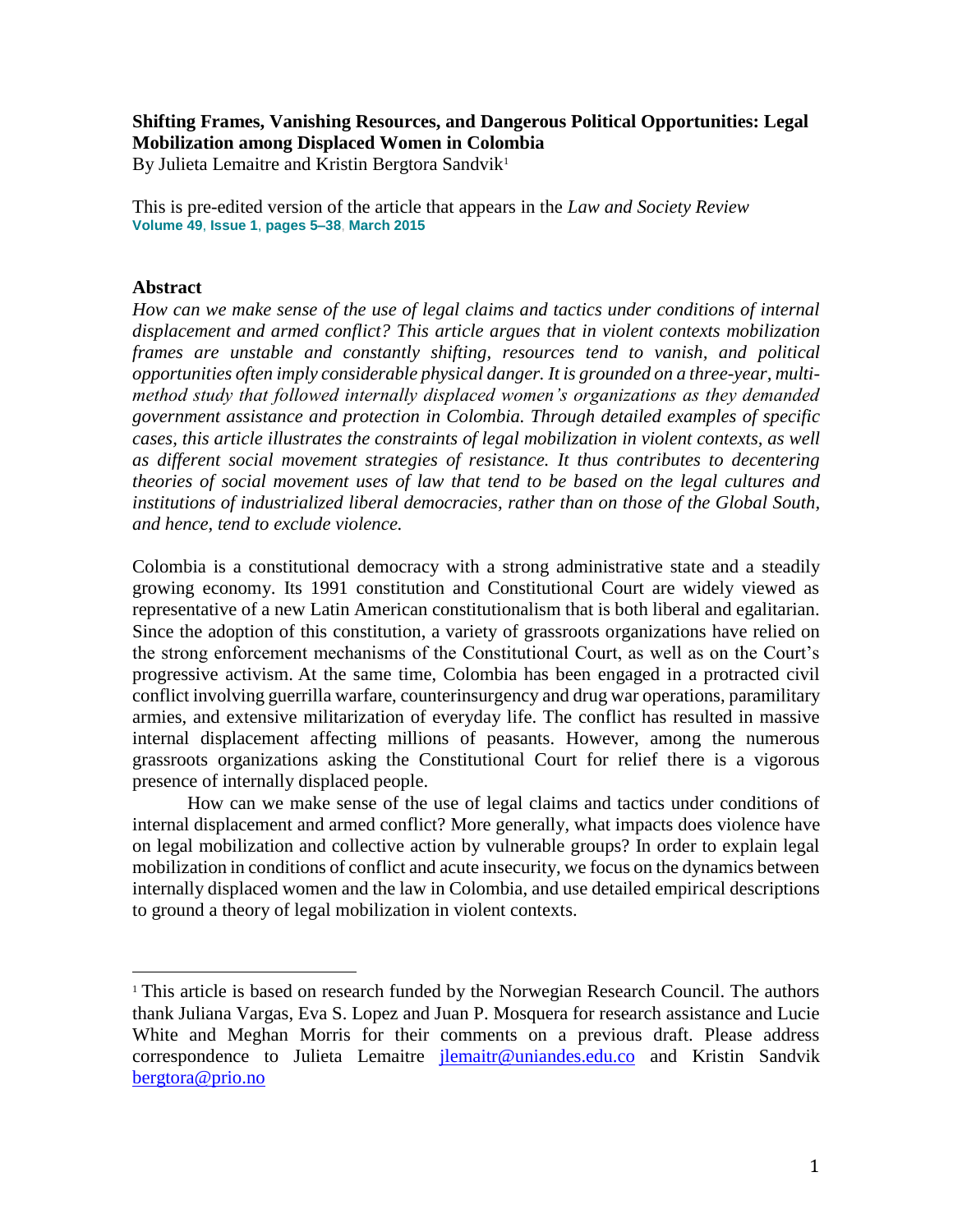Internally displaced persons (henceforth IDP) form a significant portion of Colombia's 48 million inhabitants (DANE 2014.) Armed conflict, waged mostly in rural areas, has taken an enormous toll on civilian populations. According to official data, as of October 2014, almost 7 million Colombians had registered as victims of armed conflict. The vast majority is rural residents forced to migrate to urban areas, giving up their land and livelihoods. At 5, 9 million, Colombia has one of the highest rates of internal displacement in the world (UARIV 2014, IDMC 2014). Most IDP are individuals and families that have fled either to small or midsized cities in their own regions, or to large urban centers, joining the ranks of the urban poor. IDP struggle to survive in informal housing and unregulated labor markets; they also face great difficulties accessing already overtaxed povertyalleviation programs (Ibáñez & Moya 2010). IDP are discriminated on the basis of their rural (and often racial) origins, as well as their political identities: many Colombians imagine IDP to be guerrilla collaborators, paramilitary informants, or participants in the drug trade. Indigenous and Afro-Colombian communities, which are disproportionately represented within the displaced population, also face culture loss. Women and girls, who constitute slightly over half the IDP population face additional gender-specific risks, such as sexual violence and poor maternal health; women also have a comparatively greater risk of losing property without compensation (Meertens 2010; OAS 2006; Centro de Memoria Histórica 2010, 2011).

The problems confronting IDP are not limited to poverty, discrimination, and loss of livelihood and of community. Despite a favorable legal framework and an abundance of supportive institutions, IDP also face enormous difficulties when attempting to organize in order to claim rights, largely because of the persistent violence that characterizes their environment. Since 2000, hundreds of social movement leaders (including leaders from the IDP community and human rights defenders) have been killed or disappeared (Somos Defensores 2013), and threats, harassment, and physical attacks are part of everyday life. Not surprisingly, few IDP belong to any type of organization, a problem that is compounded by low levels of legal literacy (Comisión de Seguimiento 2008; Petesch & Gray 2009).

Despite these obstacles, a vocal network of organizations has mobilized to defend the rights of internally displaced women; they often use legal forums and institutions, as well as rights discourse, to do so. Much of this activism has emerged in response to the Constitutional Court's 2004 orders for structural reform of the government's humanitarian response to internal displacement; it has also benefited from the interest of international donors and agencies. More recently, with the adoption of a legal framework of transitional justice, through Law 975 of 2005 (the Justice and Peace Law) and Law 1448 of 2011 (the Victims' Law), women's IDP organizations have also positioned themselves as beneficiaries of truth, justice, and reparations. Such activities, however, carry personal and collective risk, including threats, physical attacks, and assassination.

There is ample literature—both theoretical analysis and case studies—on law and social movements (for succinct overviews, see Vanhala 2011; Tsutsui et al. 2012). For the most part, however, such literature is based on the legal cultures and institutions associated with liberal democracies in industrialized countries. These studies do not adequately address the impact of contextual differences on dominant theories, particularly the implications of violent contexts on legal mobilization.

Likewise, the literature on women in conflict evades the question of legal mobilization in violent contexts. In theory, absent state collapse, the best way for women to claim rights should be through civic and political organizations that are capable of holding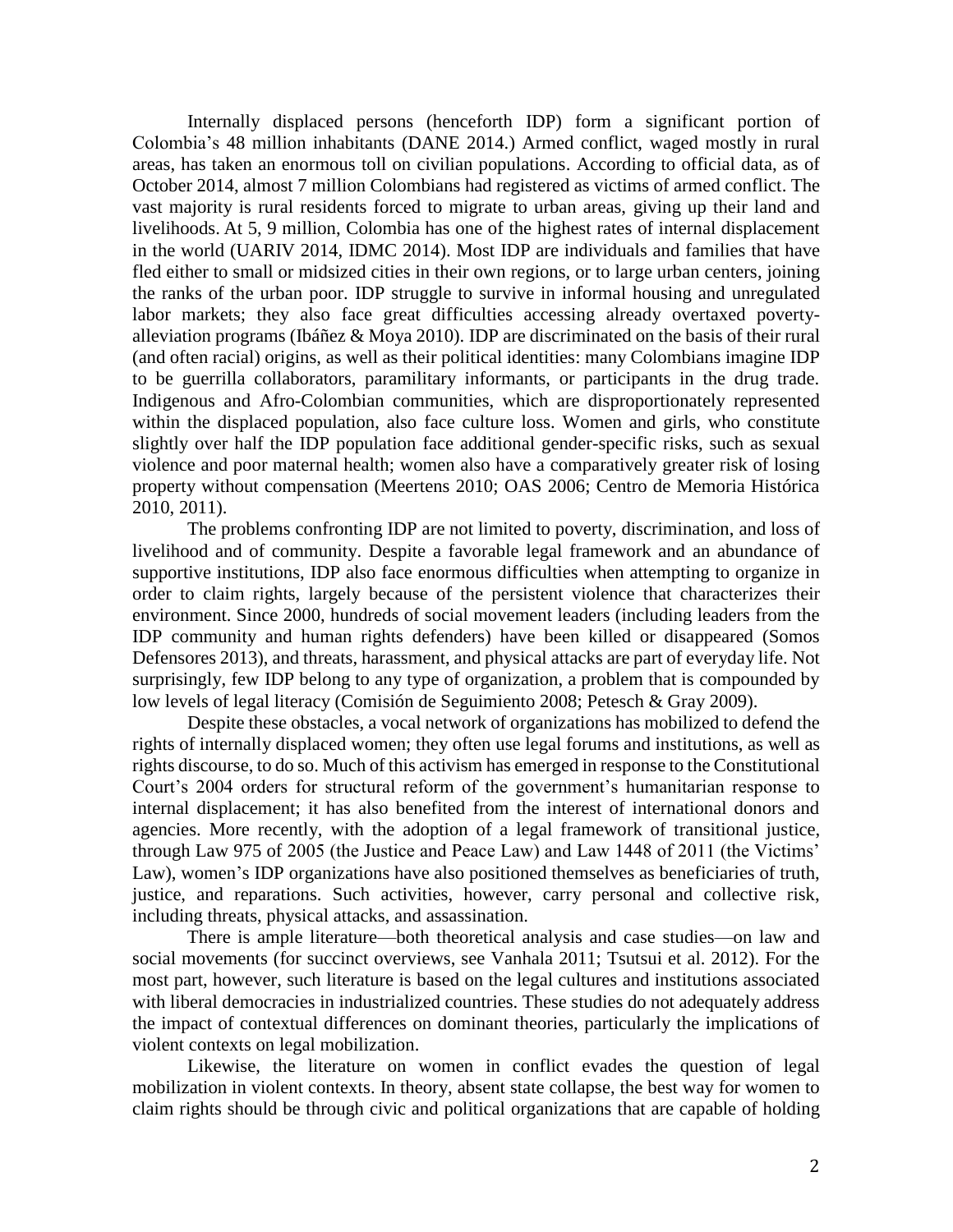the existing state accountable for lack of protection. Citizen participation in humanitarian crisis and transitional justice is often mentioned as the appropriate way to guarantee human rights (De Greiff & Rubio 2007). However, there is little to no consideration in the literature of the risks of citizen participation in violent contexts, low-intensity conflict, or transitional situations, nor is there research on the ways that such participation actually occurs.

We use materials collected in a three-year study of internally displaced women and their organizations to illustrate a theory of legal mobilization that takes insecurity and violence into account. Using insights from Colombia, this article addresses the gap in theories about legal mobilization in violent contexts. It is based on extensive fieldwork. Between 2009 and 2013, the research team—which consisted of the authors, three graduate students, and two undergraduate research assistants—conducted a multi-method study that followed internally displaced women's organizations as they demanded government assistance and protection. We maintained updated reviews of the literature and press coverage of internal displacement in Colombia and we also mapped internally displaced women's organizations. By 2013, we had identified 66 organizations in 26 of Colombia's 32 provinces and interviewed 63 of their leaders; we also recorded their public appearances in various forums and collected media coverage of their appearances. We interviewed key government officials and observed twelve extended public meetings between IDP leaders and government entities. We spent between six months and a year with each of six women's IDP organizations, producing extended case studies.

This article addresses the gap in the legal mobilization literature by exploring the impact of violence and insecurity on legal mobilization. Grounding our theory in abundant data, we adapted three key concepts commonly used to explain collective action: frames, resources and political opportunities. We argue that in violent contexts mobilization frames are unstable and constantly shifting and resources tend to vanish and political opportunities often imply considerable physical danger. Finally we argue that violence and insecurity are not insurmountable obstacles to legal mobilization, and describe the forms of resistance that sustain it in violent contexts. We thus contribute to decentering theories of social movement uses of law that tend to be based on experiences in industrialized liberal democracies rather than on in the democracies of the Global South. We also contribute to a better understanding of the persistence of democratic institutions in spite of the absence of a state monopoly of legitimate violence. The following section presents our theoretical framework, followed by our methods and data section, and finally by detailed examples from our fieldwork.

## **Legal Mobilization in Violent Contexts: Toward a Theoretical Framework**

 $\overline{a}$ 

Legal mobilization—a means of seeking social change through legal norms, discourse, or symbols—is widely understood to extend beyond litigation, and to include activism in different political arenas. In recognition of this diversity, some of the literature on legal mobilization draws on interdisciplinary social movement theory, which maps out the workings of collective action for social change. <sup>2</sup> Aligning ourselves with this approach, we propose that the three concepts widely used to analyze collective action in social

<sup>&</sup>lt;sup>2</sup> See, for example, Marshall (2003) and Pedriana (2006). Other research has focused on legal opportunity structures (defined as those that are generated by rules of access to judicial governance); see, for example, Hilson (2002), and Wilson & Cordero (2006). Still other studies have emphasized access to resources, especially with respect to the legitimating effect of litigation and the many institutional difficulties faced by the poor in attempting to achieve social change through the courts: see, for example, Galanter (1974). Grossman et al. (1999), and Rhode (2004). Finally, for a more ethnographically oriented strand of the literature, see Ewick & Silbey (1998) and Engel & Munger (2003).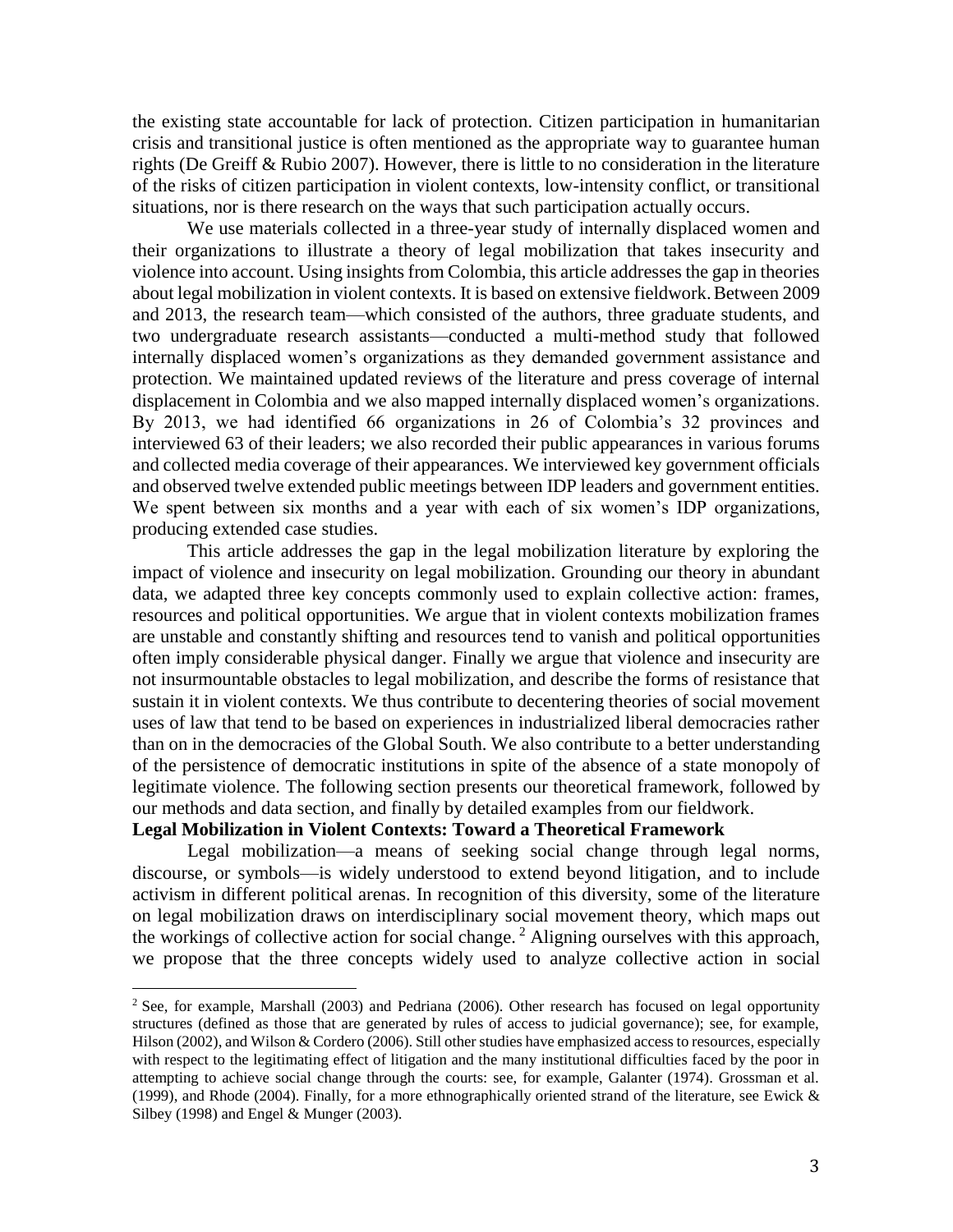movement theory—frames, resources, and political opportunities<sup>3</sup>—can help illuminate legal mobilization in violent contexts, once they have been modified to take insecurity into account.

In our analysis we argue that the three concepts, frames, resources and political opportunities reflect different and equally important, dimensions of mobilization. We resist the hegemonic pull of the concept of political opportunities, and its related concept of legal opportunities, as the sole factor to consider in the explanation of legal mobilization.<sup>4</sup> Instead we adopt an understanding that both allows the coexistence of the three concepts (frames, resources and political opportunities) and curtails the frequent overextension of the political opportunities conceptual frame. <sup>5</sup> Cognizant of Goodwin and Jaspers´ (2004) accurate contention that the overextension of the concept of political opportunity renders it useless for analysis, we use a more curtailed definition of political opportunity as a social movement actor's perception that an organized challenge to the status quo will be successful (McAdam (1999/1982); McAdam, Tilly & Tarrow (2001).

We are particularly interested in the impact of violent contexts on legal mobilization: the use of law in violent contexts seems paradoxical, given the inability of state institutions to guarantee security in the manner of industrialized democracies. Not surprisingly, there is a dearth of socio-legal literature on the use of legal means in violent contexts (c.f. Massoud 2011; Golan & Orr 2012; Israel 2013). The phenomenon, however, is widespread. The lack of examination of these contexts hinders the understanding of much social movement legal organizing outside industrialized democracies. Neither social violence nor armed conflict necessarily eliminates legal mobilization: they do, however, present particular challenges to the way it is carried out. Our research addresses the gap in the literature through the example of internally displaced women in Colombia.

Based on our field data, we suggest that in violent contexts, mobilization responds to the interplay between *shifting* frames, *vanishing* resources, and *dangerous* political opportunities. The notion of shifting frames refers to the notorious instability of both laws and their normative references in violent contexts. In Colombia, laws and legal interpretations applicable to IDP have changed repeatedly since the late 1990s, when internal displacement was first identified as a problem. In 1997 Colombia adopted its groundbreaking Law 387, which granted IDP special rights to humanitarian assistance and what it called the

 $\overline{a}$ 

<sup>&</sup>lt;sup>3</sup> *Frames* refers to the construction of meaning—in particular, meanings that allow people to see their situation as an injustice (McAdam 1982; Snow & Benford 1988, 2000). *Resources* refers to the human and material assets that must be mobilized for social movement organization (McCarthy & Zald 2001). *Political opportunities* refers to the belief, on the part of participants in a social movement, that the system is open to being challenged—which implies, in turn, the possibility of achieving social transformation through mobilization (McAdam 1982; Tarrow 1998).

<sup>4</sup> While there is a general agreement in sociology and political science that political opportunities refer to elements exogenous to a social movement, the operationalization of the concept has been widely contested (Meyer and Minkoff 2004; Guigni 2009), with the political system's "openness" to challenge a distinct factor. Gamson and Meyer (1996) famously described this concept of political opportunity as a "sponge" that "soaked up" every aspect of social movements.

<sup>&</sup>lt;sup>5</sup> We do not use the concept of legal opportunity structures (LO), derived from political opportunities. The concept of legal opportunity structures focuses on the impact of courts on social movement, especially of access to courts and other issues of institutional design that affect social movement´s willingness to go take their claims to courts (Sikkink 2005; Valhalla 2012). This analysis excludes the focus on cognition we find is central to including danger in the analysis of opportunities. Further, we understand LO to be better suited to comparative studies, whether among countries or subnational units, or within different time periods in the same place, than to our data.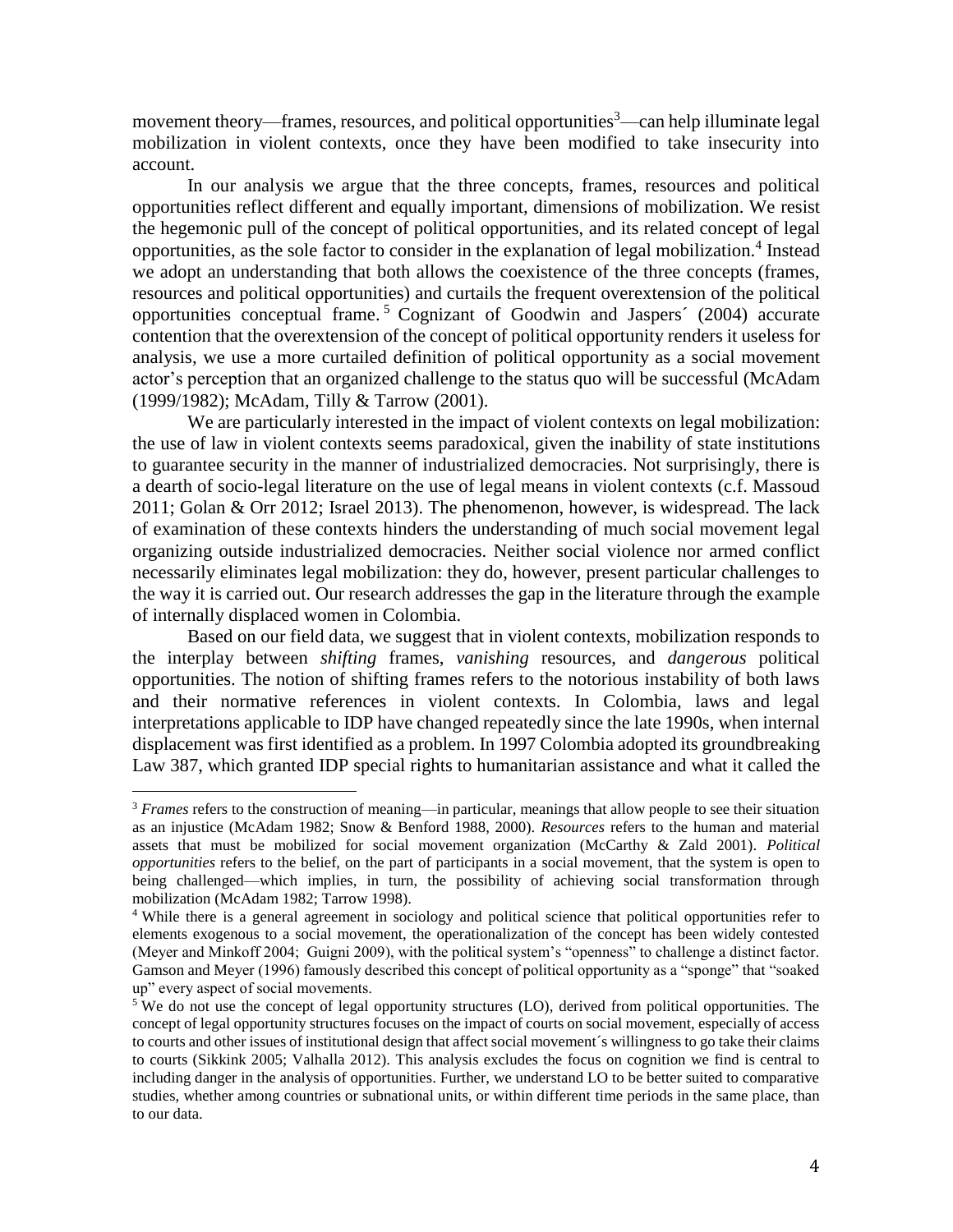right to socioeconomic stabilization. In 2005 Congress adopted Law 975, to allow a negotiated peace between the government and paramilitary armies. Initially the law excluded internal displacement caused by paramilitary armies, but that changed when the it was substantially amended by the Constitutional Court (Decision C-360 of 2006) and by Congress (Law 1592 of 2012) to add increasingly stringent demands for truth, justice, and reparations. In 2011 yet another law (the Victims' Law) added more guarantees of reparations, including land restitution for IDP, and created new agencies in charge of both reparations and land restitution. The different laws and the decision affect and frame internal displacement differently, determining the kinds of reparations IDP can ask for, including reparations for internal displacement as a crime.

It could be argued that legal frames, at least for certain contentious issues (for example minority rights), can be construed as constantly shifting across a wide range of contexts. Shifting legal frames are probably germane to the migration of political contestation to legal arenas, and the shifts in laws reflect the instability of the political coalitions that attempt to contested views (for example, women's rights generally). The changes then would reflect which coalition is able to press its views forward in a given moment, soon to be upturned by the triumph of the opposing group.

In contexts of violence and insecurity, however, the shifting legal frames also reflect the persistent need for the renewal of state legitimacy through the symbolic power of the law. In this sense, changing laws may be a direct effect of violent context. When a government is unable to guarantee the legitimate monopoly on violence required by liberal political theory, maintaining government power seems to demand the repeated renewal of other forms of legitimacy. As García (1993, 2014) has argued, the adoption of new rules and regulations is one means of achieving legitimacy, at least temporarily, in Colombia—hence their proliferation. When state legitimacy wavers in the face of insecurity, governments and legislatures constantly enact new laws that reassure their constituency of their capacity to respond to violence. This legitimating effect, however, lasts only for a short period, since violence soon shatters the symbolic effect of the new laws. Within a short span of time, new ones are required.

The notion of shifting frames also reflects the fact that pervasive violence, by fostering tolerance for suffering and degradation, destabilizes social meaning regarding justice and human dignity (Lemaitre 2009). Enactment of new laws that insist on human dignity, as well as litigation seeking court-ordered reaffirmation of this dignity, is also a form of resistance against the symbolic effects of violence. There is a contest over social meanings between the violence of everyday life, which creates its own norms and meanings, and the aspirations of social justice movements. This contest animates the production of law that challenges the symbolic effects of violence, for example by granting rights to embattled minorities. The tension between the move to reaffirm human dignity through law, and the social norms that emerge from violent practices, also contributes to the instability of the mobilizing frames.

There are diverse organizational responses to shifting frames. Generally, those organizations that survive manage the shifts by adapting their claims to changes made, by intervening themselves to make changes, and by resisting the changes. An important part of resistance is the insistence on using rights without limiting them to positive law, but rather including organizations' own sense of people's value "as human beings."

In addition to contributing to the instability of legal frames, violence diminishes the resources available for mobilization, a phenomenon we refer to as vanishing resources.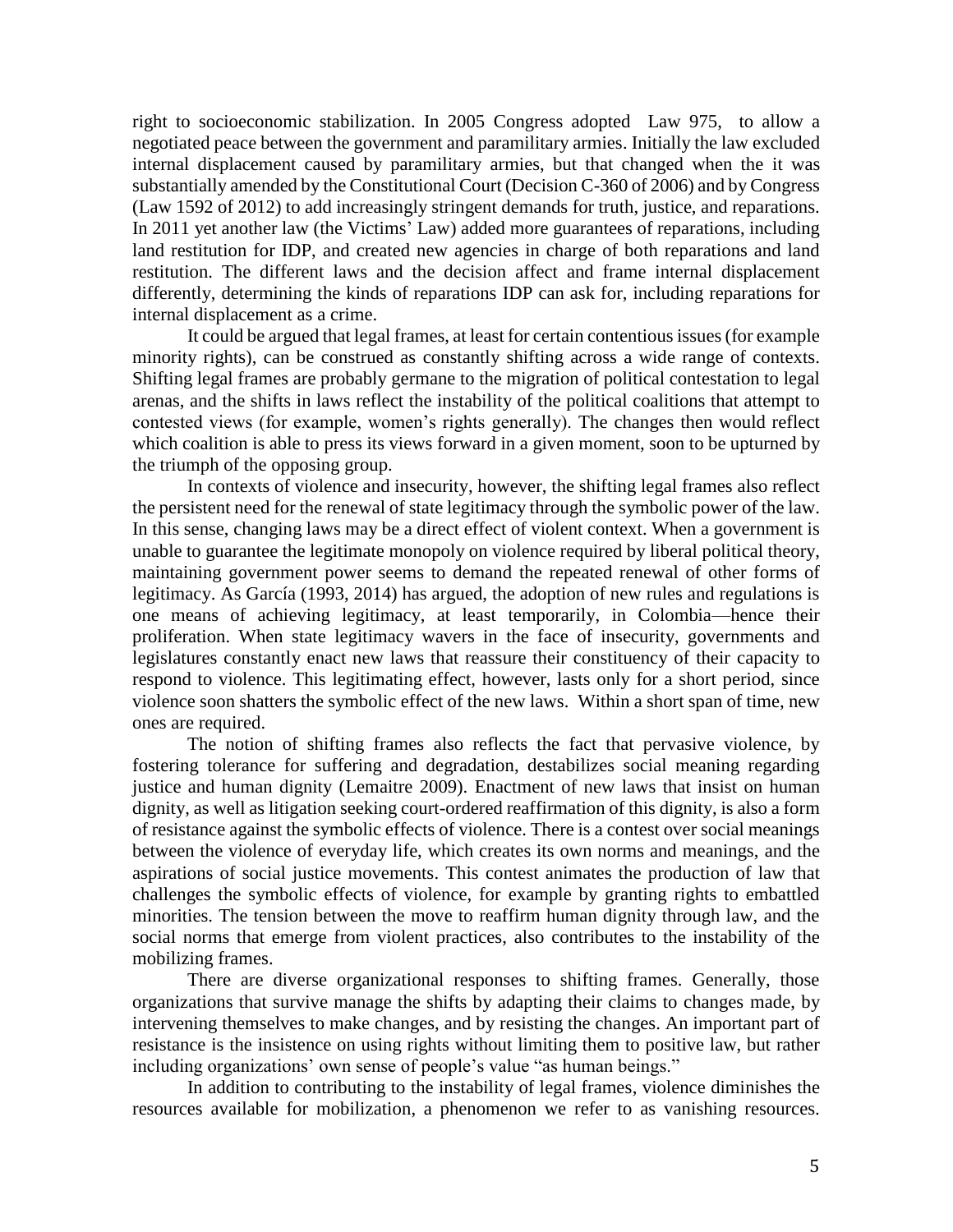Resources vanish when changing rules and regulations require new paperwork, a new type of registration with the government and/or new modes of self-presentation. Social movement organizations must relearn the procedures necessary to ask for recognition and resources. In the process, they both lose access to some resources and must use their own human and material resources to adapt to these changes.

Internal displacement is a prime example of this phenomenon. Peasants in Colombia have sought peaceful property over land for several decades, using different legal frames. They have often been evicted by force from the land they cultivate. And they have organized using different legal schemes to keep their land. In the seventies, they formed cooperatives and learned the language of agrarian reform; in the eighties and nineties, many demanded ethnic land rights. Current efforts mobilize the right to return to their land, and receive land restitution. Each frame brought its own government bureaucracy and subsidies, its own forms and regulations. While the actions involved are relatively similar (to be granted land and guaranteed peaceful tenancy over the land), the legal frames, institutions, and bureaucratic procedures have varied dramatically over time, and peasant organizations have followed vanishing resources.

Resources vanish also as they follow shifting fads among international funders that are attracted to the plight of people surviving violent contexts. International humanitarian organizations flocked to fund poverty alleviation projects for IDP in the early 2000's. The projects were often similar to those that had previously been labeled as development aid, for example health care centers, clean water initiatives, and urban farming. After a decade, the attention of humanitarian donors shifted to other refugee situations around the world, and the new laws attracted resources that focus on the facilitation of truth, justice and reparations, with a particular concern for vulnerable populations like women, children and ethnic minorities. IDP organizations seeking resources must learn to adapt their requests these changing priorities.

Resources also vanish as a direct result of the actions of armed actors. First, through threats and various forms of physical attack (e.g., arson and theft), armed actors can destroy physical assets, scatter social movement networks, and demoralize both leaders and followers. This happens in at least two scenarios: as a strategy of state repression, and as social control by illegal armed actors. Both are common and are widely documented in human rights reports on Colombia (HRW2013) Second, resources vanish when public funds come under private control, especially that of armed actors. As has been widely documented, Colombian municipal officials—and, as a consequence, municipal funds, including those intended for investment in the poor—are in some cases under the direct control of armed groups (Duncan 2006; Garay 2008). Therefore, in practical terms, public resources controlled by armed actors cannot be accessed through community demands on the local governments, but must instead be obtained through engagement with the local ruling armed faction—which typically meets any resistance with violent repression.

Organizations pursue vanishing resources in different ways. Many flounder and disappear when external funding dries up, or shrink to the possibilities afforded by their own community resources. Others persist in the constant quest for "a project," a word widely used as a synonym for funding. In their quest, they engage in strategic self-presentation both to philanthropic and to national government actors, and before local powers. This is probably true of all quests for external funding, but it is especially critical for these organizations given the scarcity of resources in violent contexts. Chasing after "projects" as an IDP organization requires not only strategic self-presentation; but also a difficult balancing act so as to not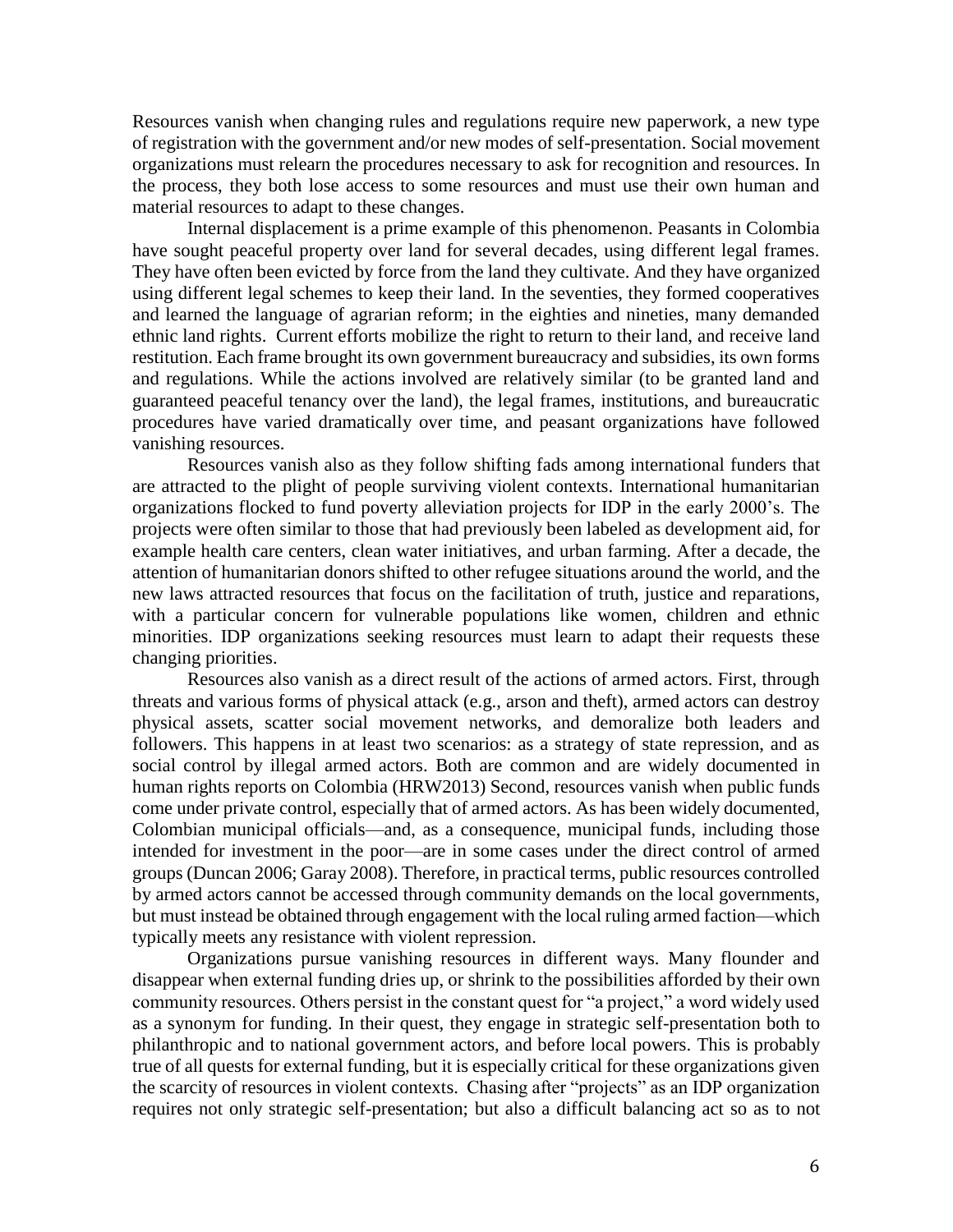overtax family resources to benefit organizing, nor use community resources to respond to urgent family needs.

Violence doesn't only affect resources; it also impacts perception of political opportunities. Dangerous political opportunities are the third and perhaps most visible effect of violent context. A cognitive definition of political opportunities (McAdam, Tilly & Tarrow 2001) is central for understanding the impact of perceived danger on social movements. Political opportunity exists when a system is perceived as being open to challenge; but in violent contexts, such challenges are accompanied by risk—and, hence, by pervasive fear, secrecy, and mistrust. Focusing on the cognitive allows us to describe a perception of danger that is not easily captured by institutional analysis or objective measurement of risk. Collective action can be deterred by nonexistent dangers, or can advance, undeterred by real violence that is not perceived as a reason not to challenge authorities.

In violent contexts however the articulation of social movement strategy requires an estimation of risk, and the adoption of self-protection measures. In our research we found perceived dangers have significant bearings on women's political action. While some are willing to brave danger, most take actions to protect themselves. Through analysis of our data, we found two salient self-protection strategies among organized internally displaced women. The first revolves around the common understanding that visibility in public spaces creates risk, and requires the strategic limitation of visibility, including, the adoption of a "low profile" (*bajo perfil.)* For example, activists arrange for others to speak for them in public, tone down contentious demands, and do not appear on the radio or allow themselves to be photographed or quoted in the press. The ultimate reduction of visibility is of course exile.

The second common self-protection measure was gendered self-presentation. Older women, such as mothers and grandmothers, took advantage of traditional gender roles that render women as apolitical. Women's traditional roles limit their work to the domestic sphere: the care of children, the sick and the elderly, the production of food, and the maintenance of the home. In Colombia, it is regarded as normal that women extend their traditional care for the domestic sphere to community issues, such as street crime, clean water, electricity, basic sanitation, schools, and health care facilities. These demands are imagined as an extension of their domestic role and, as such, are generally considered to be independent of local power struggles. This view is compounded by a general understanding of women as weaker, less combative, more vulnerable, and harmless.

In our fieldwork, we observed that these traditional gender roles can be a form of protection for women who take advantage of perceived political opportunities for social change. Women use their status as mothers to make demands of local authorities and these demands are tolerated as legitimate and as apolitical expressions of concern for their children. Therefore, while being regarded as apolitical can make agency more difficult, it can also be an asset. If women are assumed to be apolitical, their organizations are more likely to be perceived as independent of the ideological struggles that accompany armed conflict. In contrast, organizations perceived to be demanding social justice are often viewed as partisan—and are therefore are at greater risk of losing resources or being vulnerable to threats or violence.

Over time, however, the protection offered by the identification with vulnerability and harmlessness wears thin, particularly in cases of sustained activism. We saw this happen with IDP organizations, including those established by and for women. In our interviews,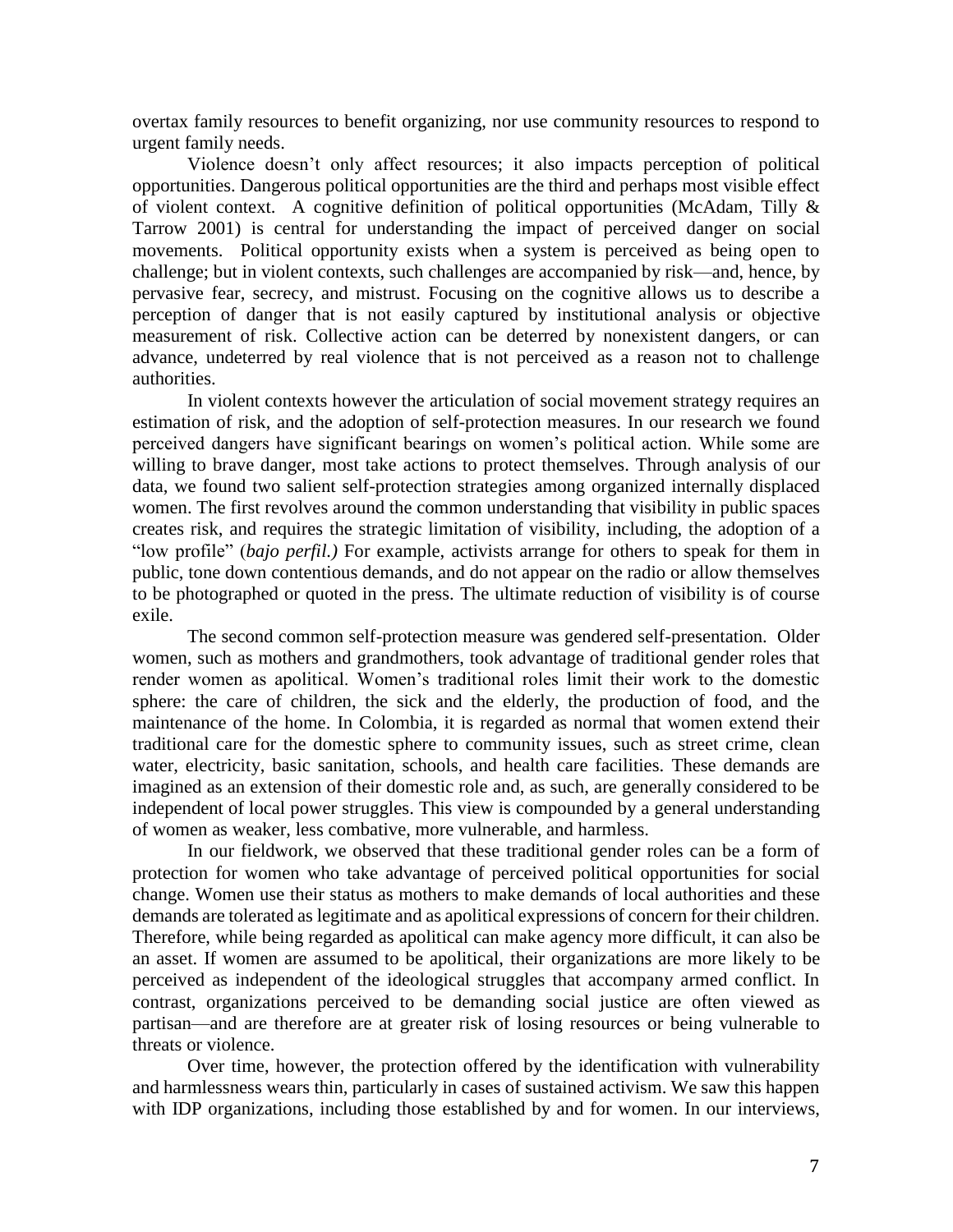public officials questioned the authenticity and decried the motives and politics of numerous leaders of IDP organizations, especially those who were particularly vocal and perceived as "politicized." This kind of suspicion breeds danger.

Women who participate in social movement organizations in general (that is, not just in IDP organizations) are subject to additional risk. Leaders whose behavior challenges gender norms are targeted by armed actors for sexualized forms of punishment or harassment, including taunts, humiliation, and torture. Thus, empowerment can lead to violent reprisals either for challenging gender norms (being "like men"), for being "politicized," or both. Traditional gender roles are also a limitation of freedom, and illegal armed actors can punish women for transgressions of these roles.<sup>6</sup> Independent and proud women who do not visibly belong to a particular man, who disobey their husbands and other powerful men, or who violate dress codes and curfews, are targeted for punishment along with those who have links to opposite factions. Reprisals for independence are not limited to the public sphere: some women have been subjected to violent reprisals by their male partners for challenging gender norms, and others have experienced more subtle but gender-specific punishments, such as the loss of sexual or romantic partners or the loss of support from friends and family.<sup>7</sup>

The leaders and organizations we studied have learned how to manage shifting frames, pursue vanishing resources, and brave dangerous political opportunities. While this article focuses on the way violent contexts shape mobilization, it is important to note in general that there is, in fact, legal mobilization in these circumstances. The organizations we studied framed their claims as rights, found the resources to mobilize, and perceived the political system as open to debate through legal means. The fact that frames shifted, resources vanished, and political opportunities were dangerous did not deter them. The next section further traces the methods and data that ground our theoretical proposal and is followed by an empirical examination of its application in the specific case we address.

# **Legal Mobilization of Internally Displaced Women in Colombia: Methods, Data and Findings**

Unless otherwise noted, the information in this article is based on interviews, participant observation, a mapping exercise, and six case studies. In this section, we first describe each method used and include a methodological explanation of the relationship between the empirical material and the proposed theory. This is followed by a detailed description of our case study.

Our research team conducted 105 semi-structured interviews, eight of which had more than one participant. Sixty-three of the interviewees were internally displaced women who led IDP organizations. These interviews produced basic information on the activities of forty displaced women's organizations (see mapping exercise below). We conducted an additional 33 interviews of activists and grassroots leaders as part of our case studies. We also interviewed six high-ranking public officials, two field officers from the United Nations High Commissioner for Refugees (UNHCR), and a field worker for Doctors without Borders.

The interviewees were recruited through government-organized human rights or transitional justice workshops, leads from news stories, contacts from UNHCR and the Colombian government, and referrals from IDP leaders themselves. We identified many of the interviewees by approaching them at local and national events, which led to further referrals. We were able to gain the trust of IDP leaders partly through the previous

 $\overline{a}$ 

<sup>6</sup> For specific examples see Comisión de Memoria Histórica (2010 and 2011).

<sup>7</sup> For more on continuums of violence and gendered impact of conflict, see Wood (2008).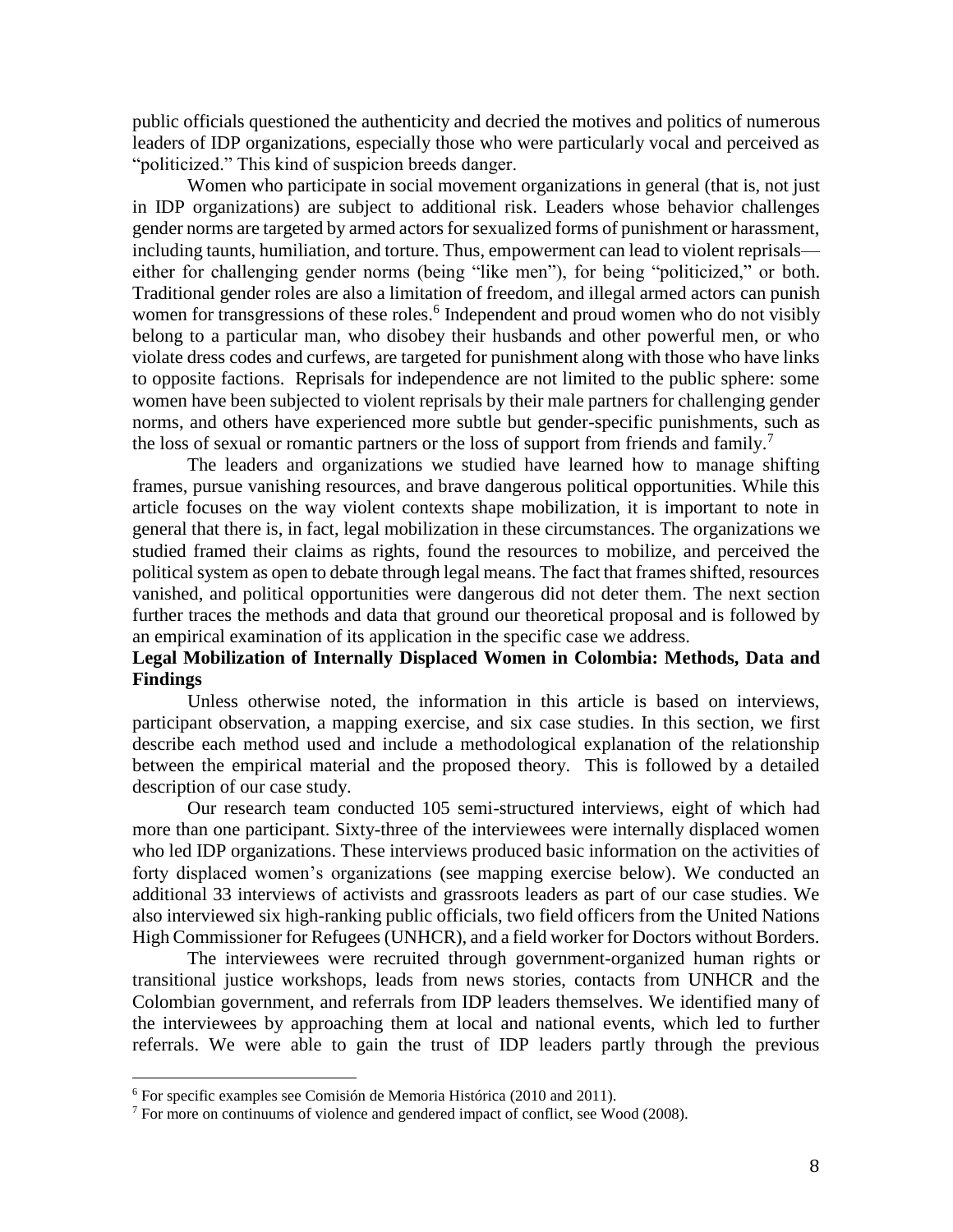professional affiliations and academic work of members of the research team, and partly because leaders who trusted us in turn introduced us to others.

The interviews focused on asking IDP leaders about their organizations. We avoided questions about the reasons for their displacement and their multiple losses. We focused instead on the histories of their organizations, their past and present activities, their sense of achievement, their main challenges, and their hopes for the future. The interviews lasted between 40 minutes and an hour. For the case studies, we did more focused interviews on specific topics relevant to particular organizations. Our interviews of public officials, NGO leaders, and UNHCR officers were about their perception of the activities and predicament of IDP organizations.

During the study period, we observed three public hearings at the Constitutional Court, one congressional session with IDP leaders, five participatory workshops at which government staff disseminated the regulations related to the Victims' Law, two meetings with government officials organized by IDP organizations, and the national displaced women's congress in Santa Marta, Colombia. Finally, we observed several meetings between IDP leaders and municipal government officials and visited some of the organizations' offices. The field journals from these visits were coded and included in the theoretical analysis.

The results of the interviews and press analysis were manually coded and became the basis for six cases studies in Spanish, four of which were coauthored with activists who had been working with IDP leaders. We spent between six months to a year working on each case study. The case studies were selected based on experience working on legal mobilization in Colombia, as well as on the relevant literature related to internally displaced women and women in the Colombian conflict. A seventh organization withdrew from the study, citing safety concerns for our research team due to rising local violence in the run-up to the 2011 municipal elections. We chose four of the cases because they were especially successful achieving their goals and sustaining activism over time.. We chose two of the case studies because they were outliers to organizing trends: one was the case study of a failure, and the second of an organization that did not identify as internally displaced women. Three additional researchers contributed to producing these two outlier case studies.<sup>8</sup> Our two main case studies (in the towns of Turbaco, Bolivar and Mocoa, Putumayo) involved the collaborative design and application of a household survey. The lawyer-founder of the organization at our Turbaco case study, the Liga de Mujeres Desplazadas, was an activist-inresidence at Universidad de los Andes in Bogotá for three months; during this period, the los Andes team participated in discussions on legal action a tutela against the Turbaco mayor for failing to provide information on municipal programs, as well as in the preparation for a meeting with the national government on extended security measures.

In addition to these case studies, we compiled data on over fifty organizations in total, based on interviews, visits, press coverage, and other publications. For forty of these organizations, we built a small database in Excel, as well as a physical file, that became the

 $\overline{a}$ 

<sup>8</sup> The Liga de Mujeres Desplazadas (Displaced Women's League); the Mesa Municipal de Organizaciones de Población Desplazada de Mocoa (Mocoa Municipal Committee of Organizations of Internally Displaced People); the Colectivo de Mujeres al Derecho (loosely, Upright Women's Lawyers Collective); the Consejo Nacional de Mujer Indígena (National Council of Indigenous Women)(by Ana Manuela Ochoa); the Corporación Casa Amazonía (Amazonian House Corporation), and the (unorganized) survivors of the Chengue massacre (by Alejandra Azuero and Paula Rodriguez).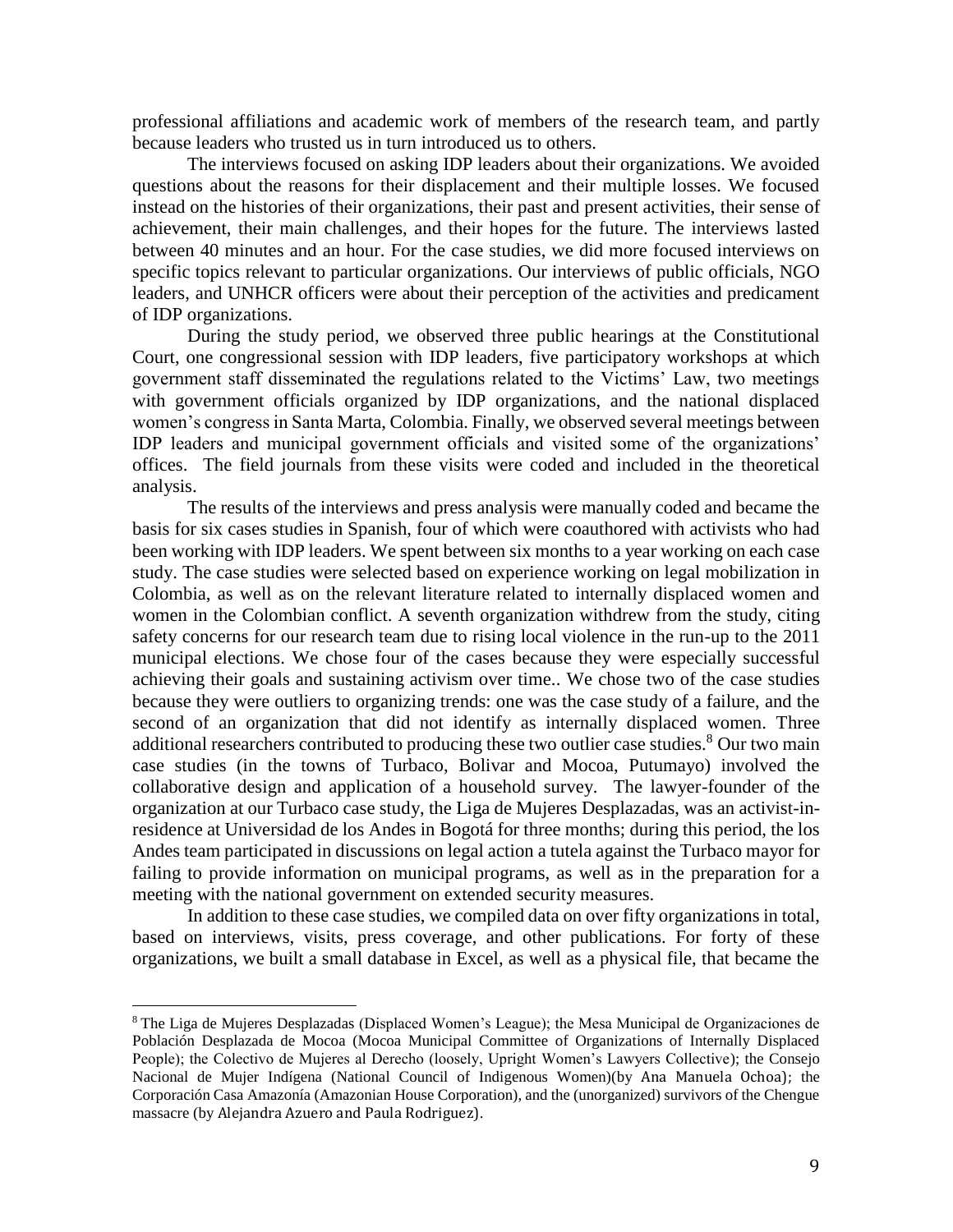basis for the mapping component of our larger project. This database also helped us better understand the trends represented by our case studies.

Taking our cue from the grounded theory approach, we responded to the finding of pervasive violence, and of its multidimensional impact on organizing, by revising our agenda and developing a theory that responded to the particularity of violent contexts. Our continued analysis of field data and the literature (Glaser & Strauss 1967) as the project unfolded allowed ongoing adjustment of our goals, through the interaction between theories and methodology (Bentzon et al. 1998; Charmaz 2001). In practice, this meant that as we were gathering data on the field, we were also identifying themes to code, and linking our codes and reflections from the codes and clusters of codes to more general analytic categories that, in turn, shaped our analysis (Glaser & Strauss 1967; Emerson, Fretz & Shaw 1995).

Our initial coding included themes based on the concepts related to legal mobilization.<sup>9</sup> We coded available resources, gender, number of members, ethnicity, scope of action (neighborhood, city, region, national), qualifications of leaders (formal education, previous organizing experience), forms of organizing (i.e. networks), and activities (selfhelp, fundraising, political organizing, law reform, lawsuits, other legal actions, etc.). We also built timelines of our selected case studies. We then compared codes within and between the various sources of data. Thematic patterns related to personal and collective insecurity then began to emerge from this process, and we developed new coding categories: whether or not leaders had received threats, been followed, had government protection, and had other security concerns.

All case studies were presented to IDP audiences and to members of the organizations we studied; in the course of the presentations, we explained the coding of key interviews and identified the basic findings described in this article. In May 2013, we presented the main findings in a closed session with 20 activists and academics in Colombia, and in an open session with 23 public officials working on IDP issues. In these presentations, we received comments that confirmed and expanded our conclusions.

The next section traces three particular settings of legal mobilization in the midst of Colombia´s violence and insecurity. We explicitly draw on our research to exemplify our theory by describing the effect violent context has on the legal mobilization of internally displaced women in three different legal environments: (1) the Constitutional Court, (2) court-ordered participation in municipal planning, and (3) the 2011 Victims' Law. In each of these cases, the organizations we studied used legal claims and tactics under conditions of violence and insecurity.

#### Standing before the Constitutional Court

 $\overline{a}$ 

The 1991 Colombian constitution created a petition procedure, the *tutela*, under which anyone can file a claim objecting to a violation of basic rights. Since the early 2000s, IDP and their organizations have made increasing use of tutelas to seek enforcement of Law 387 of 1997 (´the IDP Law`), which granted them specific rights to humanitarian assistance as well as social and economic rights. The availability of tutela proceedings and the increased visibility of the humanitarian crisis generated a notable political opportunity for organizing and rights claims; this became particularly true after 2004, when the Constitutional Court which had already made a number of decisions favoring IDP—adopted decision T-025. This

<sup>&</sup>lt;sup>9</sup> The first case study was coded using Atlas ti. For the remainder of the studies, we manually coded the material and used word processing programs for memo writing and discussion.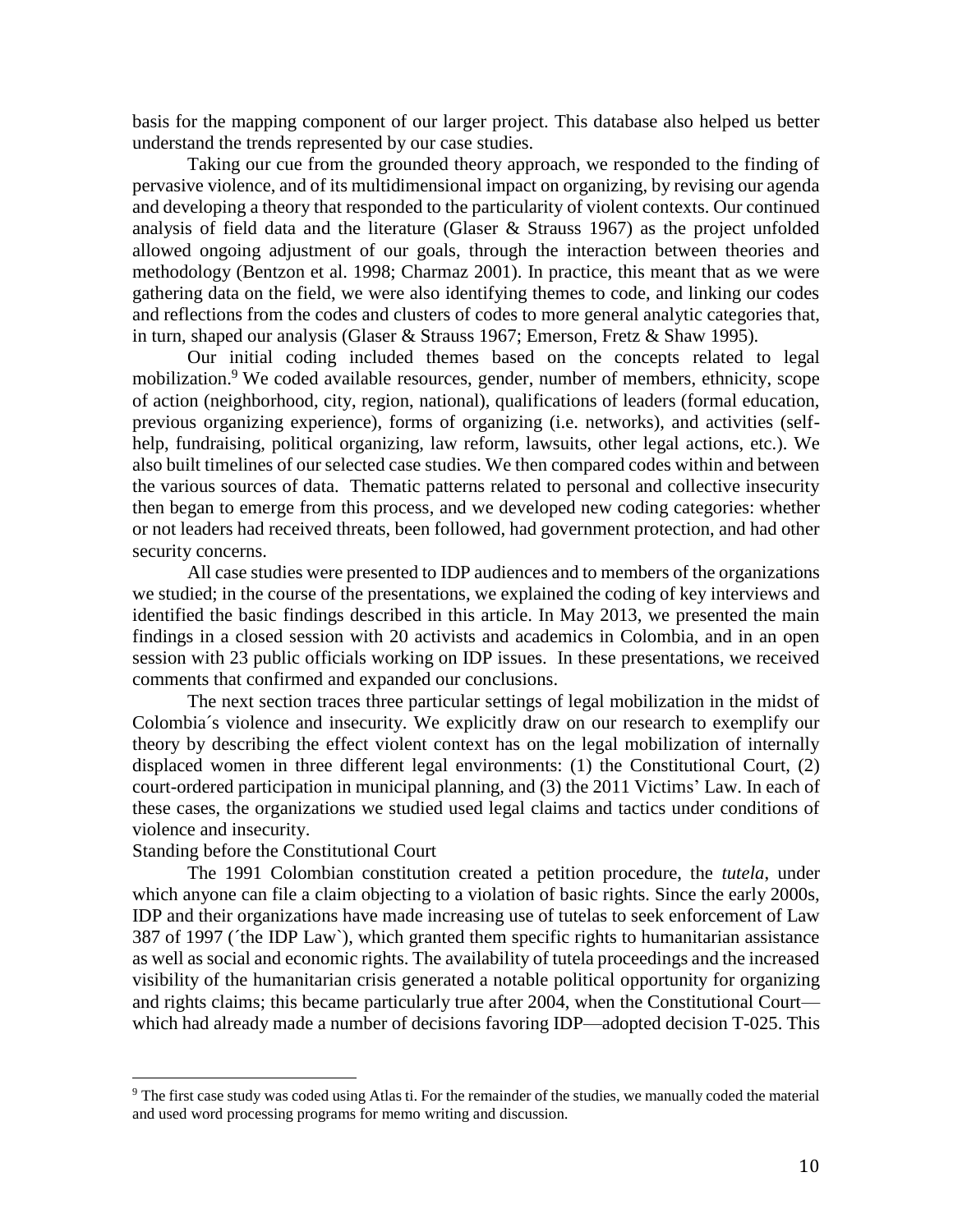decision declared that the government's failure to respond appropriately to displacement constituted an unconstitutional state of affairs.

Decision T-025 did not close the case. Instead the Court issued specific orders (known as Autos) and oversaw compliance through public hearings and follow-up reports until such a time when it considers the government actions have managed to put an end to the unconstitutional state of affairs. As part of its continued vigilance, the Court has issued Autos that have both judicialized humanitarian policies and, under the rubric of a "differential approach," delivered remedies that are explicitly sensitive to gender, ethnicity, age, and physical and mental capacity. In Auto 092 of 2008, one of the follow-up decisions to T-025, the Constitutional Court found that the government had failed to adopt policies that addressed the disparate impact of displacement on women. The Auto also granted individual protection orders to 600 women across the country, including specific monetary awards categorized as humanitarian aid.

Auto 092 was the first follow-up decision in which the Court went beyond general recommendations to demand that the government adopt specific programs—this included thirteen national programs for displaced women. The programs were designed to respond to the court's list of women's specific vulnerabilities; for example, Auto 092 required the establishment of programs to prevent sexual violence in armed conflict, to promote political participation among displaced women, and to protect the leaders of displaced women's organizations.

Although the programs ordered by Auto 092 were poorly implemented,  $10$  it became a symbol of, and a reason for, women's grassroots organizing. Structural litigation in general, and Auto 092 in particular, gave women's organizations unprecedented access to the Constitutional Court, both through the submission of documents and through public hearings. Second, access to the court created the opportunity to frame the interests of internally displaced women as violations of fundamental rights—not only in light of the humanitarian emergency, but also in light of what the Court called "women's special vulnerabilities." Third, the Auto helped give rise to national networks of organizations focused on the needs of IDP, including the *Mesa de Seguimiento del Auto 092* (Auto 92 Follow-Up Committee), an NGO network created to monitor implementation.

In sum, litigation created a political opportunity: organizations saw potential in the legitimacy, power, and commitment of the Constitutional Court, and in the Court's increasing influence on government officials (Rodríguez & Rodríguez 2010). At the same time, however, shifting legal frames—stemming from statutory reforms and changing judicial interpretations over time—have in some cases eroded the effectiveness of legal mobilization. Crucial statutory reforms included the adoption of two different transitional justice mechanisms: one in 2005 and the other in 2011. The 2011 Victims' Law, in particular, created an enormous institutional apparatus that, among other effects, has largely replaced the term *internal displacement* with *victimization.* The Victims' Law also sidestepped the issue of whether the government has a special obligation to guarantee IDP social and economic rights, an endeavor that was referred to in the previous legal regime (Law 387) as "socioeconomic stabilization" but which became an ancillary concern for reparations.

The establishment in 2012 of a new bureaucracy focused on reparations, especially of the government agency known as *la Unidad de Víctimas* (the Victims' Unit) and of a

 $10$  See, for example, Auto 28 of 2013, in which the court followed up on inadequate implementation.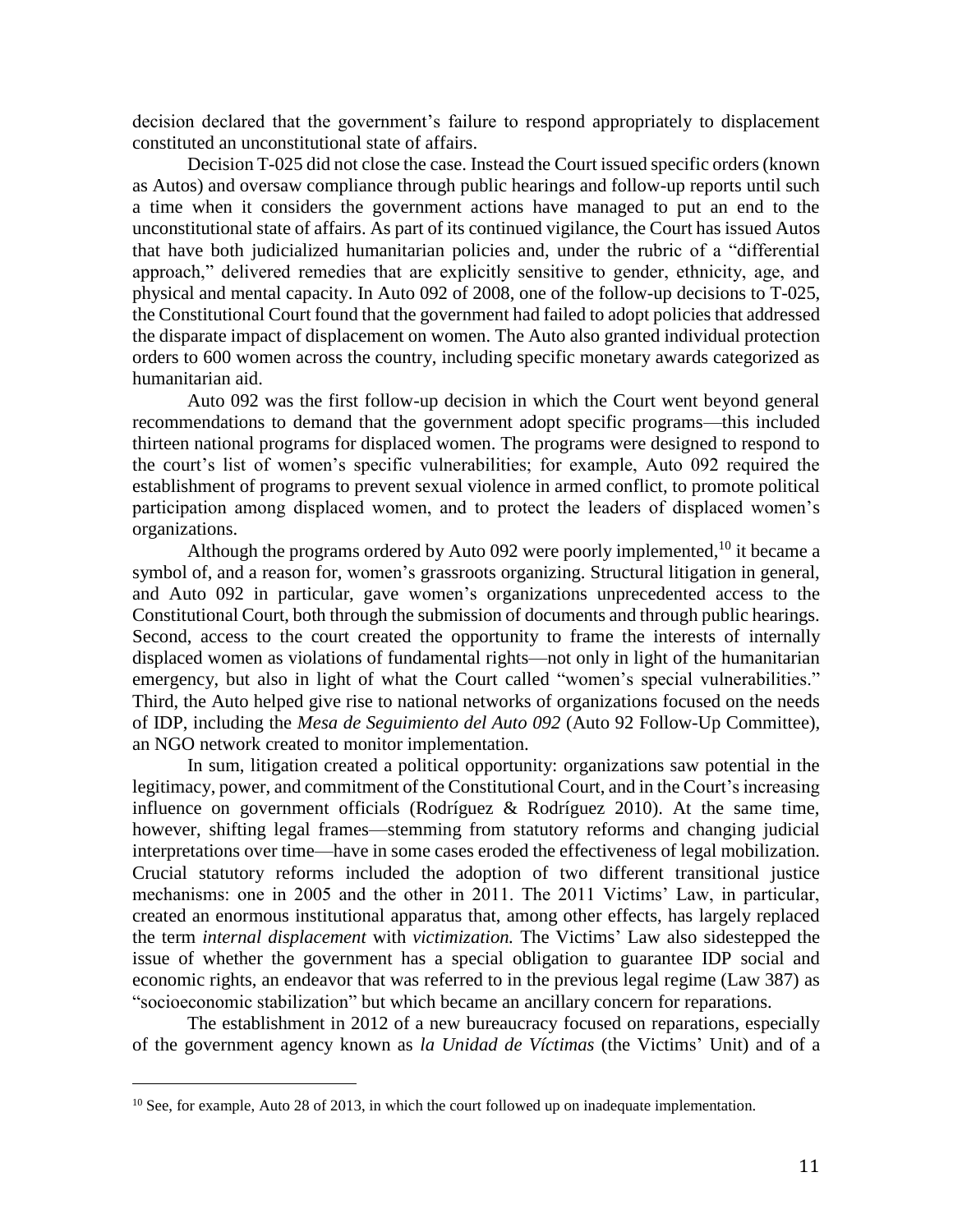smaller but also important *Unidad de Restitución de Tierras* (Land Restitution Unit) changed the Court's response to internal displacement. During 2013 and 2014, the Court continued to oversee government compliance with T-025, but it also considered partially or completely lifting the declaration of an unconstitutional state of affairs. At the time of writing, the court was accepting government reports on compliance that focused on reparations rather than on a response to a humanitarian emergency. However, displacement has continued unabated (IDMC 2014).

Organizations have adapted to shifts in statutory law and judicial interpretations in several ways. Some have changed their names to include the word *victim*, altering the way they refer to themselves and the narratives they use. Another common response has been to resist the replacement of the previous legal frame (Law 387) by the new one (the Victims' Law) insisting instead on the full applicability of both. This expansive interpretation holds national and local governments accountable for a generous range of human-rights protections, including social and economic rights, as well as for an adequate response to the humanitarian crisis and for full reparations for victims of armed conflict.

In our analysis, maximalist demands for full enjoyment of social and economic rights, as well as a belligerent attitude toward the government in public hearings, easily create suspicion of guerrilla sympathies. More generally, visibility in public hearings and in written requests to the court has also created risks for IDP. Some of the leaders we interviewed complained of rumors linking them to guerrillas, a rumor that was also brought up in some of our interviews with public officials. The Court has framed the increased insecurity of IDP as a matter of vulnerability with respect to armed non-state actors, especially in the case of populations already deemed as vulnerable, such as women. In Auto 098 of 2013 the Court described the increasing insecurity of internally displaced women leaders. It ordered the government to provide immediate protection through a mandatory presumption of risk rather than through the usual bureaucratic process of official estimation of risk.

In a charged political environment, internally displaced women have become adept at sustaining the appearance of nonpartisanship, which is useful when facing dangerous political opportunities. Informal reports and our observation of court hearings suggest that judges are more comfortable protecting vulnerable populations under the differential approach than assisting poor people who demand social justice. In recent years, the number of follow-up hearings has diminished, as has the Court's attention to displacement more generally. The Court however has remained receptive to internally displaced women's organizations and consistently insisted on their special vulnerability.

Legal mobilization before the Constitutional Court not only exemplifies dangerous political opportunities and shifting frames, it also exemplifies social movement resistance. First, as mentioned above, activists have adapted to and resisted shifts in frames, in turn reframing the shifts, such as when insisting that both Law 387 and the Victims' Law are good law. Second, in response to the dangers of political opportunity, activists have adopted selfprotection strategies, especially keeping a low profile, and demanding protection from the Court and the governmental protection unit. They have also skillfully deployed their vulnerability as women and as victims of internal displacement to resist the political stigma that magnifies danger in a violent context. We now move to a different environment, municipal planning, to show how these features of legal mobilization in violent contexts are also present at the local level.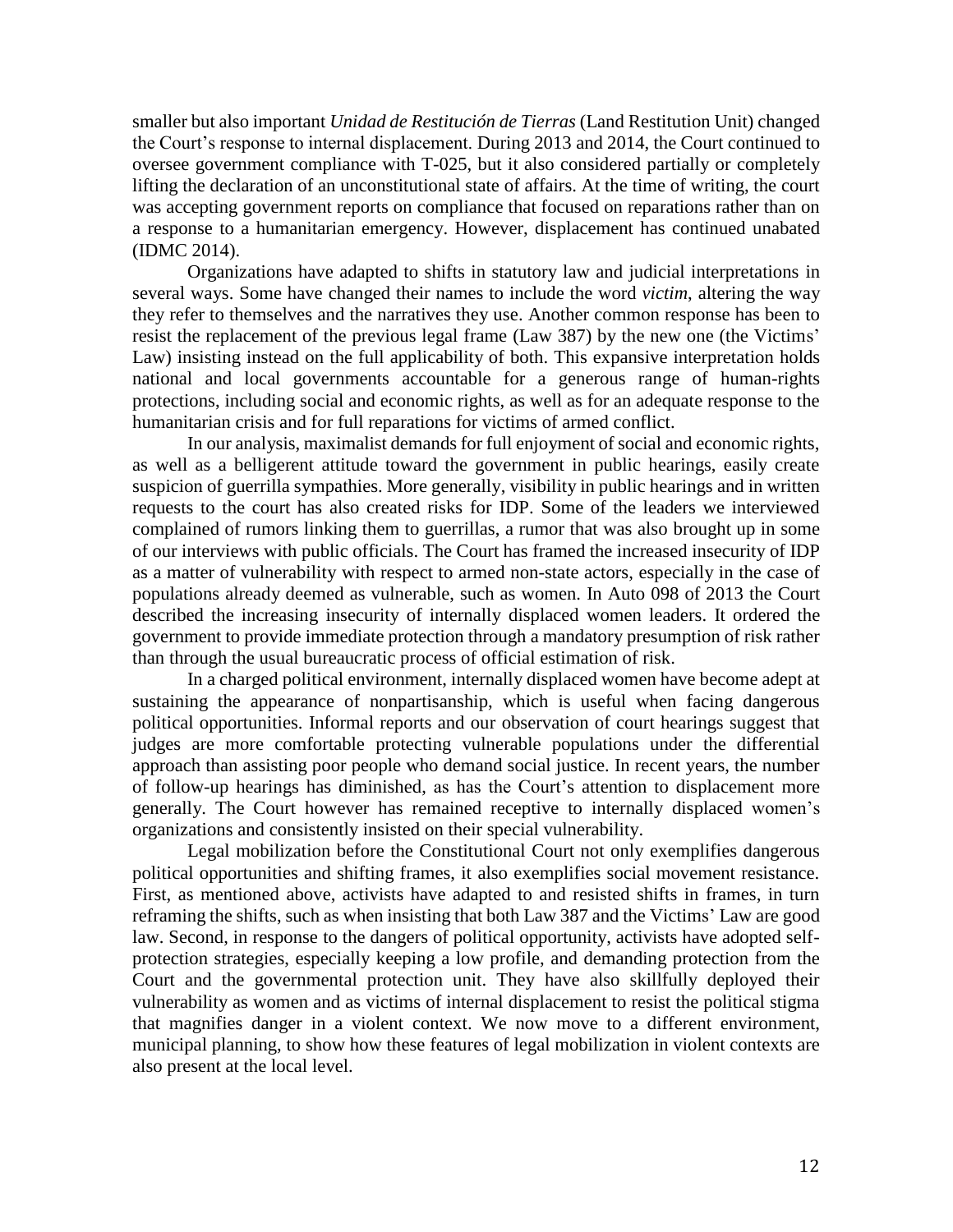Participation in Municipal Planning: Vanishing Resources and Dangerous Political **Opportunities** 

Political opportunities for IDP organizing extend beyond litigation before the Constitutional Court. One such opportunity comes from participation in municipal planning. Through a number of Autos, the Constitutional Court ordered that municipal development plans, which are adopted every four years, address the needs of IDP. Meanwhile, Law 1190 of 2008 mandated that municipalities integrate IDP into their local planning processes through a specific type of participatory plan known as the Single Integrated Plan (*Plan Integral Unico*, or PIU). Furthermore, in 2010, the Constitutional Court adopted Auto 383, which not only insisted on the inclusion of IDP in municipal development plans, but also ordered that this inclusion be accomplished through the direct participation of local organizations in the PIU.

Organizations widely perceived participation in municipal planning as a political opportunity. Municipal planning is tied to local budgeting exercises, since the budget must follow the municipal development plan. Municipal administrations are accountable to watchdog institutions and to the national government for the proper adoption of development plans. Therefore, municipalities throughout the country engaged in PIU processes, convening local participation. IDP organizations interpreted this call as evidence of a new openness of the system, especially in light of previous frustrated attempts when attempting to influence municipal budgets. Not surprisingly, results were varied, in large part because of the impact of the violent context.

In many municipalities, the presence of armed non-state actors is constitutive of everyday life—whether that presence is visible, in the form of patrols, or invisible, in the form of political and economic control of municipal governments. Although some observers consider the presence of armed non-state actors to be evidence of state weakness or failure, others regard it not as an existential threat to the state but as a shared form of governance characteristic of many Latin American democracies.<sup>11</sup> Decentralization and outsourcing of public services, such as garbage collection, electricity and health care, has strengthened shared governance as these services fall under the control of armed non state actors that own the private companies that in turn provide these services (Garay 2008; Meertens 2010).

Paradoxically, participatory forums are central to the same institutional design that fosters the decentralization and outsourcing of public resources that in turn sustains shared governance. These designs are imagined to foster transparency and accountability (and thereby limit graft and corruption) and to improve efficiency in the allocation of scarce public resources. It appears increasingly disingenuous, however, to assume that citizen participation will limit corruption in settings where armed non-state actors foster corruption—and where citizen oversight of municipal budgets clearly entails personal risk. It seems equally misguided to assume that participation in planning and public policy design will guarantee citizens access to public resources when these are part of rents controlled by illegal armed actors and corrupt politicians.

In short, the presence of armed non-state actors at the municipal level has a chilling effect on social demands, contributing to vanishing resources and dangerous political opportunities. Combined with decentralization and outsourcing, it further constrains the resources available for already impoverished communities. First, public resources wind up

<sup>&</sup>lt;sup>11</sup> For a key contribution, see Arias & Goldstein (2010). For the links between neoliberalism, decentralization, and corruption, see Comaroff & Comaroff (2006).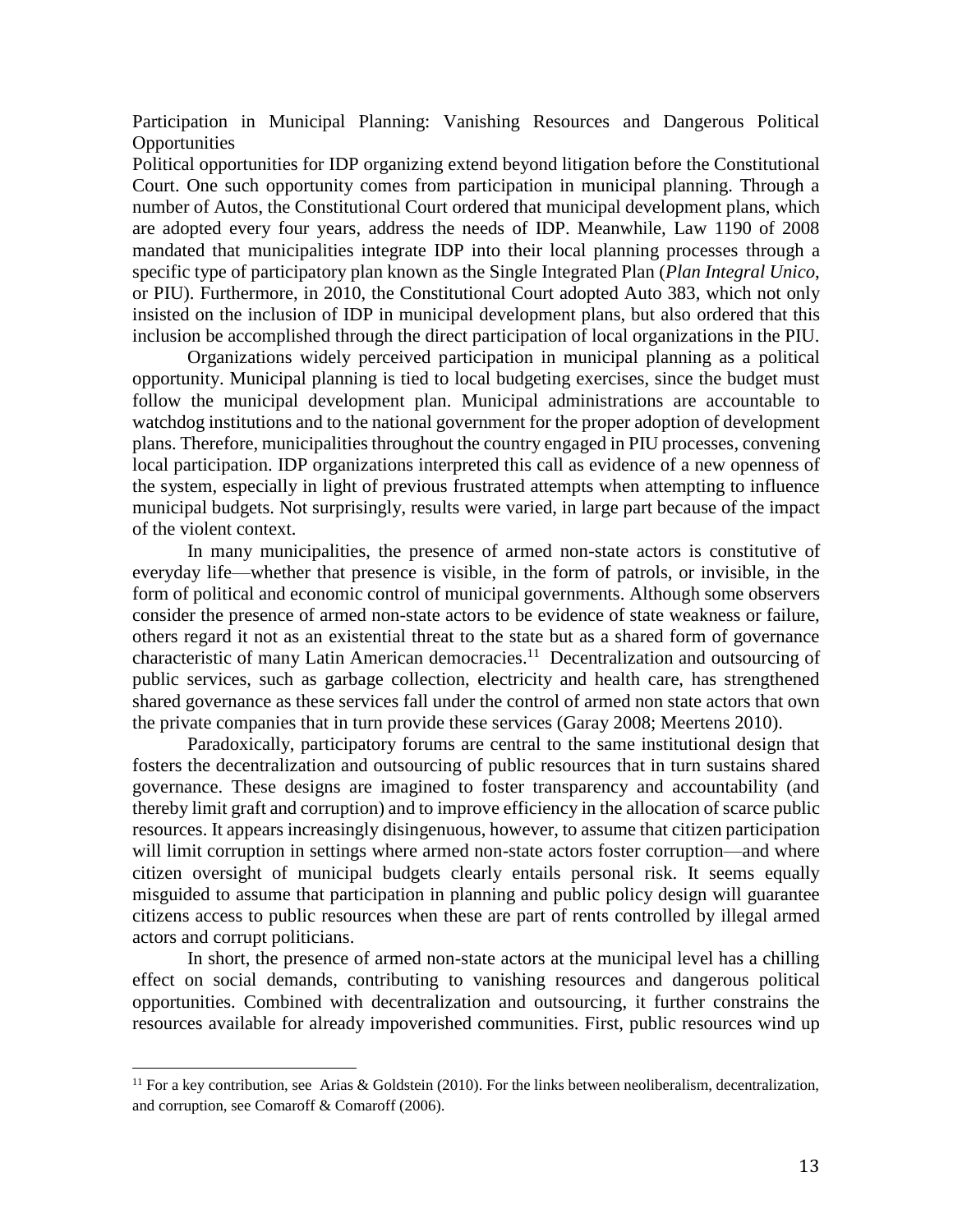in the pockets of private contractors. Second, elected officials are less accountable to the electorate than to local warlords. Third, grassroots opposition is met with violence against both people and property. To the extent that political opportunities arise from the belief that the system is open to challenges—and that social change can therefore be achieved through organized action—the risk of violent reprisals will clearly weaken confidence in such beliefs, while strengthening the perception that collective action is risky.

In the realm of local political opportunities, gender plays a paradoxical role. As explained above, women are imagined to be nonpolitical when their participation is focused on demands—such as community improvement and poverty relief—that expand on their domestic roles. Women leaders have used this protective cover to push the limits of danger in municipal planning, demanding budgetary allowances for these issues.

The two case studies that follow illustrate in more detail the political opportunities created by the PIU orders, the dangers that followed them, and the way IDP braved danger using two strategies: keeping a low profile and presenting themselves as apolitical women. They make for an interesting comparison: while the two municipalities are of a similar size, there are significant differences. They are located at opposite ends of the country, and while Turbaco is close to a large urban center, Mocoa is located in the isolated foothills of the Andes, sloping into the Amazon forest. While Turbaco has a small IDP population, Mocoa has a disproportionately large number of IDP. While the Turbaco internally displaced women we followed had a successful organization that was recognized internationally and had access to significant resources, in Mocoa we followed the fragile alliance of IDP leaders who were, for the most part, dedicated to their informal settlements and had little access to outside resources. And yet, in spite of these differences, their story is similar in terms of their participation in the local PIU. This demonstrates the explanatory potential of our theory of shifting frames, vanishing resources and dangerous political opportunities.

#### *The Liga and the Turbaco PIU*

At the time of study, the Liga included approximately 160 women, most of whom had been displaced in the early 2000s and had migrated to the northern city of Cartagena and nearby towns. The Liga is best known for having constructed its own settlement—the Ciudad de Mujeres (City of Women)—which consists of almost 100 houses in Turbaco, a small, mostly rural municipality near Cartagena. The organization has also successfully brought cases before the Constitutional Court and the Inter-American Human Rights System, and has been highly effective at lobbying international humanitarian agencies and donors. That said, a 2010 survey undertaken by the research team in collaboration with the Liga indicated that despite widespread recognition and the ability to navigate national and international sources of assistance, Liga members still lived in extreme poverty, and in environments permeated by violence. The organization and its leaders regularly receive death threats. Nevertheless, both the survey and our follow-up interviews with 16 members showed general appreciation of the organization and its role in the transformation of their own understanding of their personal value and rights (Lemaitre et. al. 2014a).

Years before the PIU orders, the Liga began demanding favorable policies and programs from local authorities; but these efforts met with little success. In 2009, undeterred by numerous failures, the Liga participated with other IDP organizations in the adoption of a municipal PIU. The process received funds from the U.S. Agency for International Development (USAID) and culminated with the adoption of PIU through a municipal decree. However, the PIU was never implemented. In response, the Liga's monitoring committee engaged in a fervent exchange of letters with municipal authorities, demanding an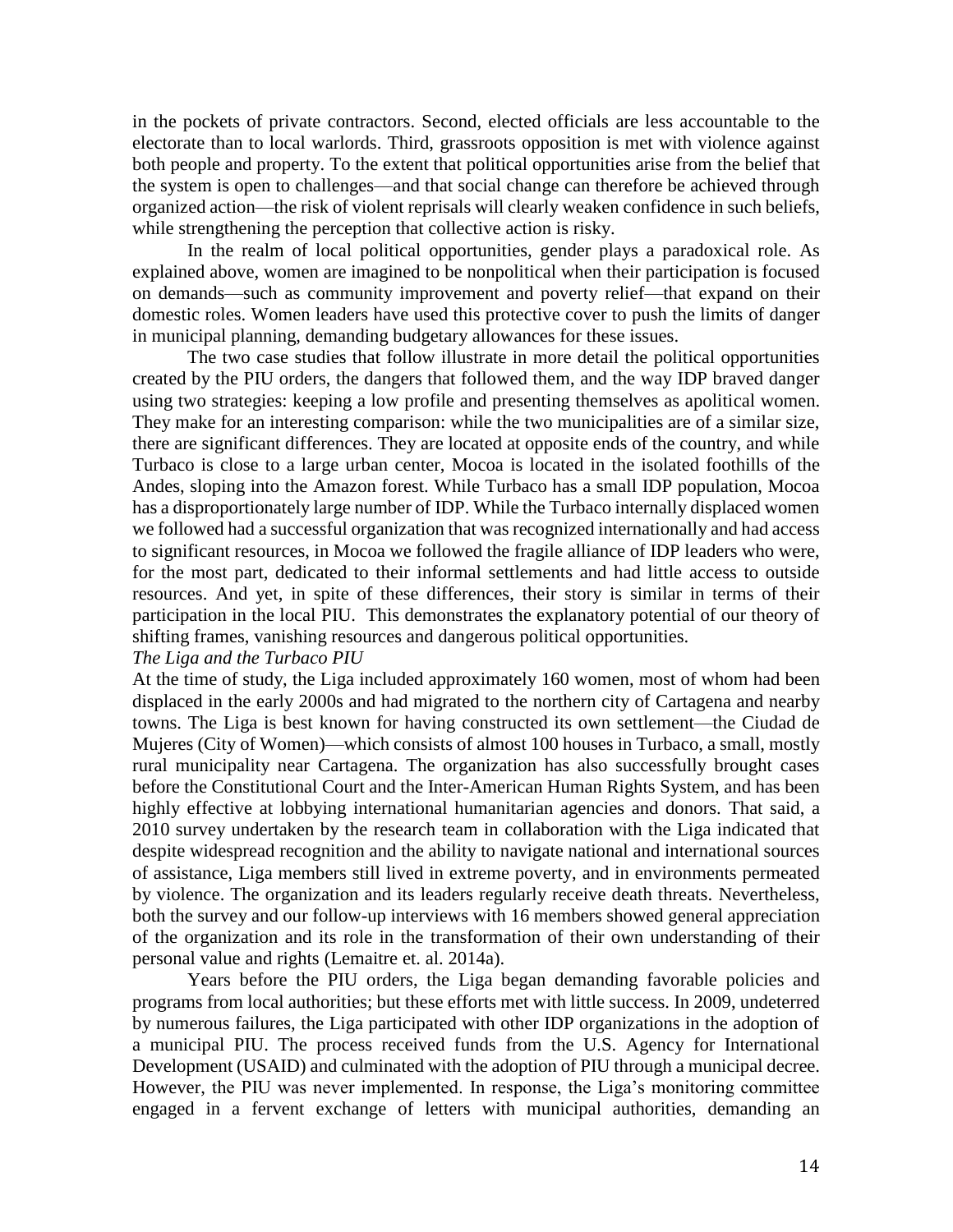explanation for the failure to implement the PIU. Over 2010, it also presented 19 petitions to various municipal authorities, requesting information about the implementation of the PIU; they received no substantive responses. At the end of that year, the Liga initiated a tutela against the mayor, which was dismissed by the municipal judge. That decision was later reversed by the Constitutional Court, which reiterated the municipality's duty to report on the implementation of the PIU and urged various national monitoring bodies to supervise the process. The PIU was never implemented and elections brought a new mayor, municipal council and municipal development plan.

Liga members expressed little hope that there will be positive change in IDP policies in Turbaco. They see the successive mayors as part of a single political class that is unmoved by their demands. A number of Liga members and other local interviewees linked this situation to two causes: first, they claimed successive municipal administrations were affiliated with (right-wing) paramilitary groups and regarded IDP as covert (left-wing) guerrillas. Second, they claimed the private companies with which the local government had contracted services—including critical services, such as garbage collection and health care were under the de facto control of an individual associated with both paramilitaries and drug trafficking.

This is exemplified by the story of how the Liga's participation in a health care committee aiming to pressure the municipal government to provide better service came to an abrupt end when two unknown armed men in civilian clothes approached a committee member and warned her to "stop complaining about health care".<sup>12</sup> The warning also appeared to confirm the local rumor the same individual who controlled garbage collection, and was rumored to have links with paramilitary warlords, controlled health care. As this example shows, shared governance with illegal armed actors makes resources vanish and creates dangerous political opportunities.

Follow-up interviews with Liga members showed however their appreciation of community organizing as having a positive effect on their lives. They mentioned not only the material gains, especially having their own house, but a sense of community and a transformation of negative ideas about women and their role in politics and society. Some also pointed to a stronger sense of their own value, and the consequent renegotiation of family relations While acknowledging the many difficulties, they also considered that challenging the system is a possibility, resources can be mobilized to do so, and danger can be carefully managed to eventually achieve common goals.

### *The Mocoa Mesa de Organizaciones de Población Desplazada and the Mocoa PIU*

Although Mocoa is a small municipality, it is the capital of the war-torn southern province of Putumayo and a significant reception site for IDP. Because IDP make up more than half the population, they have some presence in local politics. Even so, in Auto 383, issued in 2010, the Constitutional Court included Mocoa in its list of municipalities that had failed to meet PIU orders—a designation that carried the risk of an official investigation by national watchdog institutions. In response, the municipal government engaged in a planning exercise to produce a PIU. It convened elections for a sixteen-person committee that would represent the IDP for PIU purposes: the *Mesa de Organizaciones de Población Desplazada de Mocoa* (Mocoa Committee of IDP Organizations—henceforth "the Mesa.") Over half the members were women and all were IDP community leaders (Lemaitre et.al 2014b).

<sup>&</sup>lt;sup>12</sup> ALO interview June 2010 on file with author.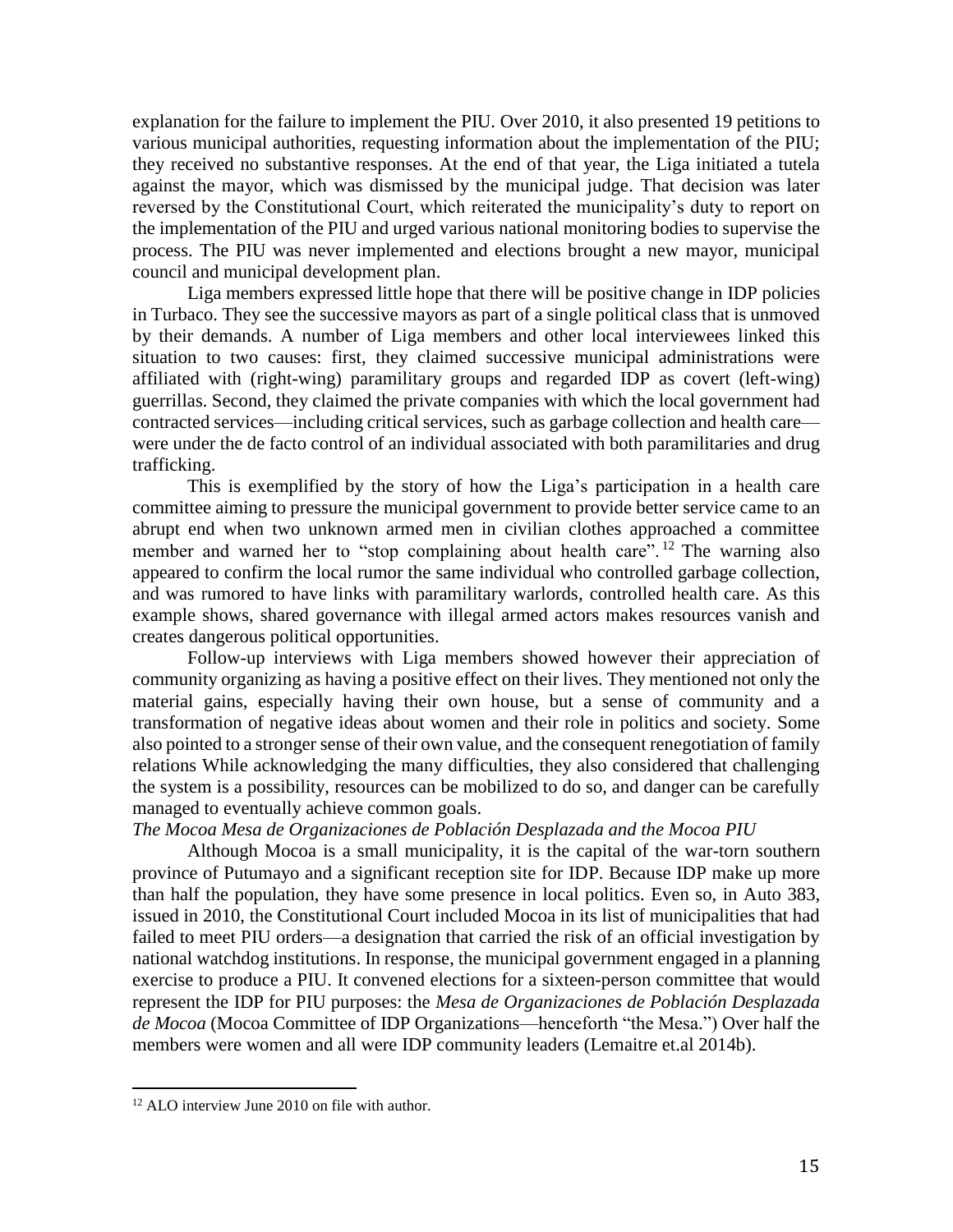Once the Mesa members had been elected, the municipal government expected a simple approval of the PIU, already drafted based on a model distributed by the national government. In 2011 and 2012, however, the 16 Mesa members not only resisted the passive role that the municipal government had assigned them. In an effort to establish the Mesa as an independent, politically relevant institution, they also began attending municipal council meetings, advocating for the inclusion of their interests in municipal policies, and asking for an office in city hall. They also produced, with the research team's collaboration, a survey of IDP in Mocoa, planning to use the data to advocate for a larger share of the municipal budget.

In 2012, however, the Mesa had to deal with the creation of a new entity: the *Mesa Municipal de Víctimas* (Municipal Victims' Committee- henceforth the Mesa de Víctimas). Under the Victims' Law, this committee would replace the Mesa, through elections held in 2012. The Mesa members agreed to the elections, and most retained their posts in the new Mesa de Víctimas. But the PIU they supported—which was eventually approved by the municipal council and integrated into the development plan for 2012 through 2016—did not include any budget provisions for IDP. In 2013, the new Mesa de Víctimas fragmented, and most of its members returned to working exclusively with their original community organizations. Some of the former Mesa members concentrated in carving out a livelihood for themselves and their families; while others attempted to improve the lot of their communities as well and a few also took part in the new transitional justice participatory spaces.

When asked in interviews about the municipal government's failure to implement the PIU and the Mesa de Víctimas' failure to use the survey data to push for implementation, two Mesa members offered an explanation. They argued there was both a lack of strong leadership among IDP, and a lack of inclination, on the part of the municipal government, to make IDP the beneficiaries of patronage. As one Mesa member noted, "None of us were in [the mayor's] campaign. We didn't vote for him, so he is not going to do anything for us"<sup>13</sup>. As it happens, the mayor for 2012–2016 is under investigation for charges of corruption, and there are rumors linking him to paramilitary interests in the region.

Throughout the study period, several Mesa members also expressed concern about their personal security. Although all members agreed that Mocoa was a safe location, three of the Mesa's 16 members stated that they had received death threats in 2012. That same year, two respected IDP leaders (not Mesa members) were murdered; in one case, the alleged reason was having attempted to report irregularities in municipal elections (Osorio 2011). In a group interview, several Mesa members described the significant local presence of paramilitaries—including neo-paramilitaries and former paramilitaries. As one member said, paramilitaries "can be seen everywhere." <sup>14</sup> This presence dampened enthusiasm for organizing—not difficult to understand, given paramilitary record of harassing community organizations and assassinating leaders (Somos Defensores 2013).

Despite the risk, extended interviews with six women members of the Mesa revealed a surprising willingness to continue with their work. The women described having arrived at their commitment through self-reflection—specifically, a process in which they came to consciousness of their value and their rights as human beings. In many cases, the selfreflection was sparked by contact with governmental and NGO programs designed to

<sup>&</sup>lt;sup>13</sup> Interview with M.E.C. February 2012 on file with authors.

<sup>&</sup>lt;sup>14</sup> Interview with MEC September 2012 on file with authors.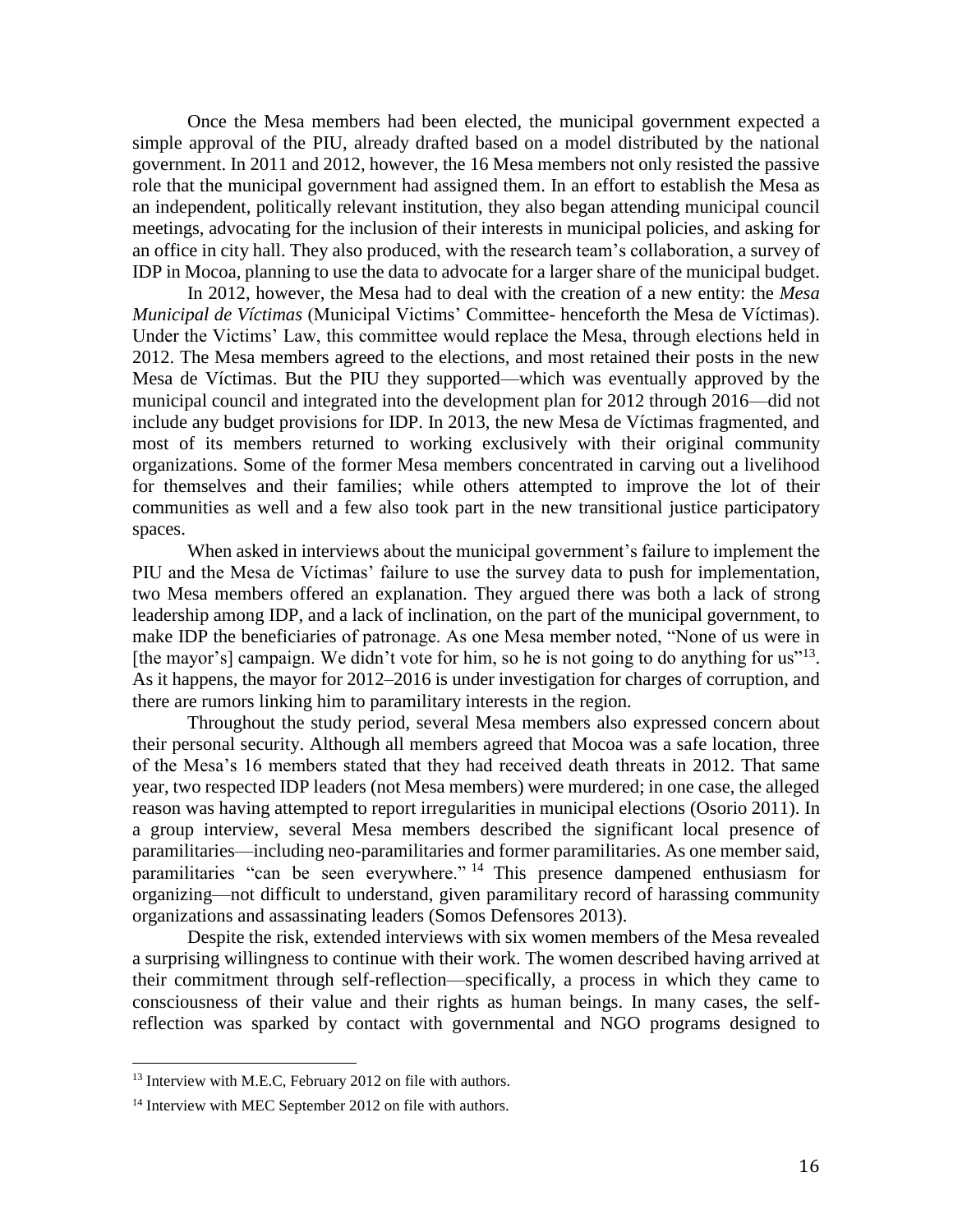promote women's empowerment. Participation did seem to produce, over time, deeper forms of self-reflection, a stronger sense of self, and, in some cases, more egalitarian family relations.

As in Turbaco, IDP leaders perceived PIU planning as an opportunity to challenge the system, and as potentially dangerous due to local state capture by illegal armed actors. As in Turbaco, the Mocoa example shows how shared governance makes opportunities dangerous and makes resources vanish; it also demonstrates how shifts in frames undermined PIU participation while creating other opportunities. The next section will focus on the changes brought about by the Victim´s Law and the new environment it created for legal mobilization.

## **From IDP to Victims: Shifting Frames, New Resources, and Dangerous New Opportunities**

The Victims' Law, adopted in 2011, is specifically designed to provide reparations for the harms suffered by victims of armed conflict, as part of a larger transitional justice process (see generally Summers 2012). By bringing about a major shift in frames for mobilization, the law has created new opportunities and challenges for IDP. The most important opportunity is the availability of compensation for past harms. The Victims' Law extended the small-scale mechanism for reparations previously created by the Justice and Peace Law of 2005, transforming it into a large-scale transitional justice process. It included the creation of a vast bureaucracy to address the needs of victims and provide reparations. The Victims' Unit is responsible for reparations and humanitarian aid, while the separate Land Restitution Unit focuses on land claims.

The Victims' Law exerts a strong pull for grassroots leaders. Organizational name changes to include the term victim have been common and new victims' organizations appeared after passage of the law. Given that the victim identity appears to open access to new forums, including participatory forums, and new resources—compensation, land restitution, and donor-funded projects—changing the name of an organization would appear to be a strategic move. As explained by one leader, "we are no longer displaced, we are *victims* of displacement."<sup>15</sup> Unlike the IDP Law (387 of 1997) the Victims' Law does not grant IDP special social and economic rights; instead, it uses a transitional-justice framework to grant the right to "truth, justice, and reparations"—language that has been used in international transitions from war to peace, or from dictatorship to democracy, over the past decade or so. In Colombia, however, the persistence of armed conflict means that the rights to truth and justice are almost impossible to exercise; this leaves the right to reparation, which is guaranteed through lump-sum settlements. These settlements are overtly directed at helping a family overcome poverty, but they are also clearly framed as reparations for past harms that produced poverty. In this way, the change in legal frames has also contributed to reframing injustice and demands for justice, linking them to past harms rather than to present poverty.

The framing shift from IDP to victim brought about by the Victims' Law has also created new political opportunities. Perhaps the most significant origin of these perceived opportunities is public support from President Juan Manuel Santos (2010-2018) for the law and for victim´s rights, in a context where IDP have been stigmatized and associated with insurgent guerrillas. The creation of the Victims' Unit to provide reparations to victims of

<sup>&</sup>lt;sup>15</sup> ABM, November 2012, interview on file with authors.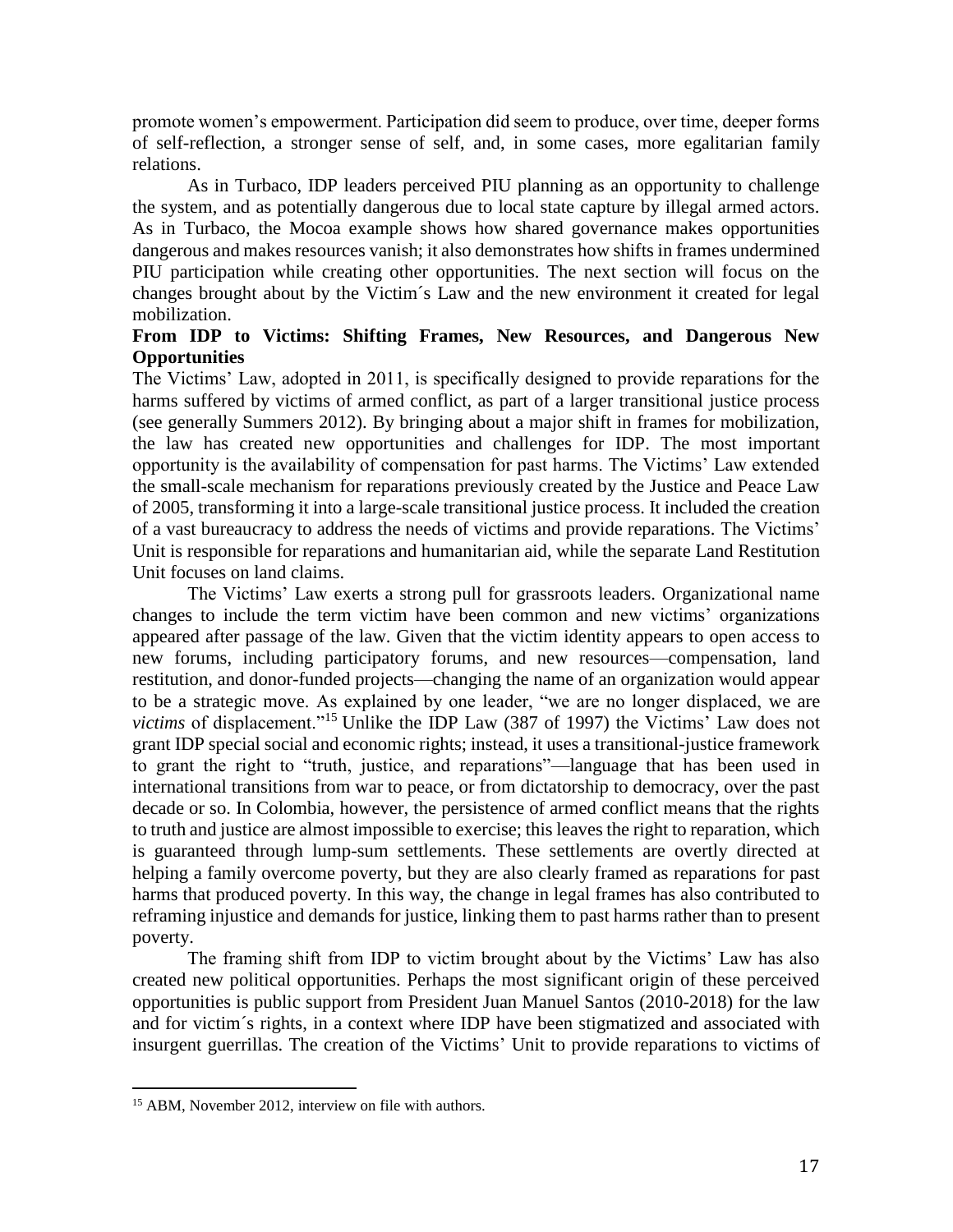the internal conflict is a crucial part of this process of public support for victims. It is also important to keep in mind, however, that these are still dangerous opportunities, marked by threats to and assassinations of leaders of victims' rights organizations, especially those that have made land claims (HRW 2013).

While the shift in frame form IPD to victims diminishes stigma and therefore danger, insecurity again stigmatizes the new victim identity, underlining the instability of human rights as a shared cultural frame in violent contexts (Lemaitre 2009). Referring to someone as a victim implies both passivity and innocence—which gives rise to positive, or at least sympathetic associations. But when those that the law has defined as victims become the targets of threats or violence, it stigmatizes them, undermining the positive identity created by the Victims' Law. Threats carry their own alternative signifying power that rivals that of the law, through forceful language that defines victims as unsympathetic troublemakers whose elimination is politically desirable.

The danger that accompanies political opportunities was most visible in 2012—when, the municipal offices of the Victims' Unit and the Land Restitution Unit opened simultaneously around the country. In Mocoa, people stood in long lines to register their claims, in full view of armed actors—who, according to local reports, sat on park benches dressed as civilians, observing who was in each line and contemplating the effects of the new rules. The fact that there were lines shows a generalized perception that the new law could change the situation, and legitimized the government's efforts to respond to victims of civil conflict. But the widespread perception was that standing in the line, and thus making oneself visible as a victim, was potentially dangerous.

Shifts in frames require adaptation and breed confusion and regrouping among organizations. Interviews revealed that IDP organizations had difficulty grappling with the changes resulting from the transition to the Victims' Law; for example, the advent of the new law made it unclear whether PIUs were still applicable. In addition to causing confusion, the shift in frames altered the direction and intensity of resource flows, which not only has the potential to affect organizations' access to money but also the support and cooperation of public officials and sympathizers.

The next section describes two women's organizations that have adapted to and benefited from the changes resulting from the Victims' Law, and the risks they have assumed. They are similar in many respects: both are located in the northern or Caribbean region of Colombia, and both have been successful in adapting to the changes in legal frames by adapting their own mobilizing frames, and by following resources and braving the dangers of political opportunities. One of them, COLEMAD is an NGO that works with peasant women, some of whom are displaced; the other one, Narrar para Vivir, is a grassroots organization of women war survivors, as described in the next section.

*"Women of Corn": The emerging importance of Narrar para Vivir* 

Shifting frames can bring access to new resources for those organizations that adapt: despite obstacles, some organizations have been able to benefit from the new regime. Narrar para Vivir (literally, Tell to Live) is one such organization. In 2013, the Victims' Unit designated Narrar para Vivir, along with five other women's organizations, as beneficiaries of priority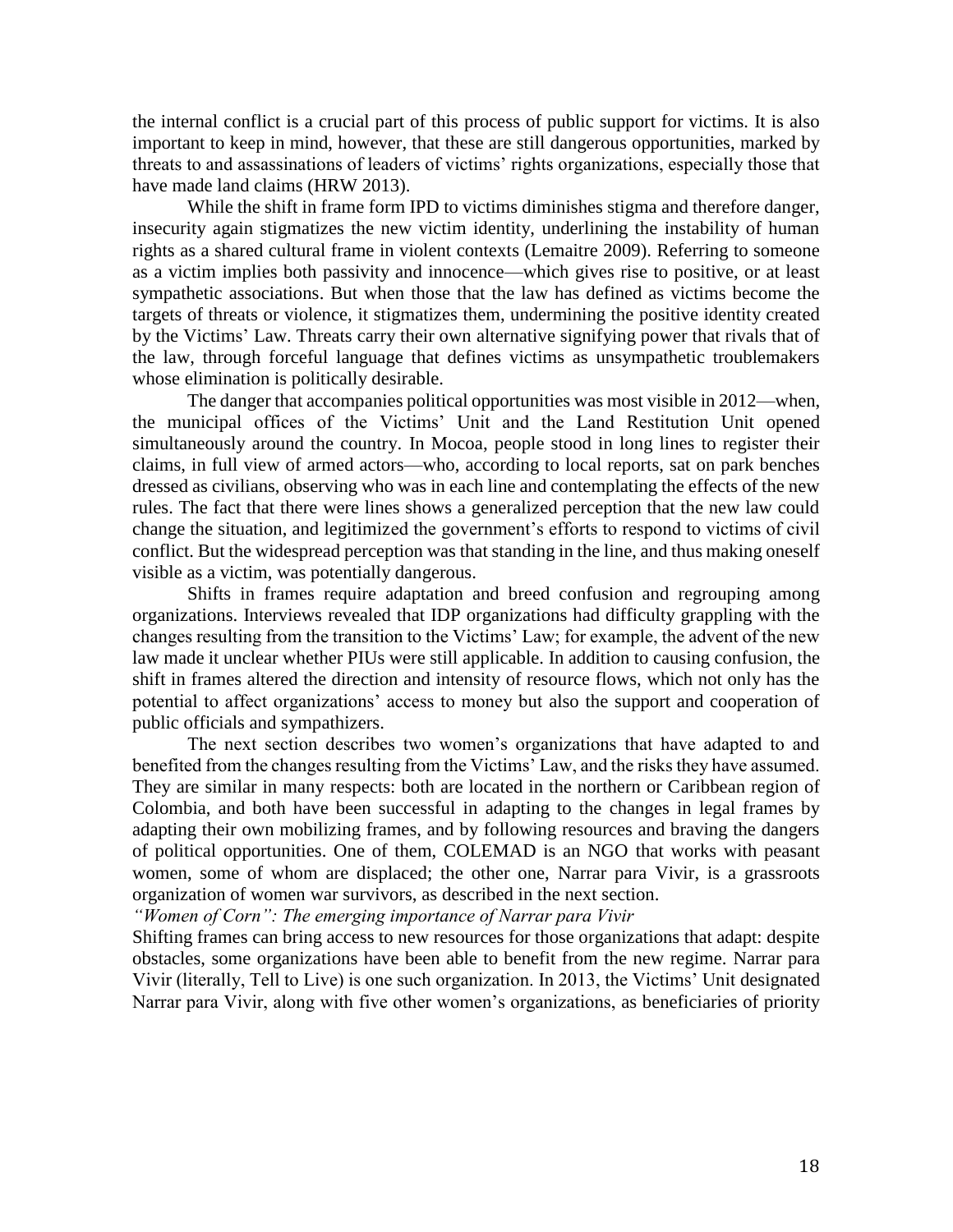collective reparations. The organization was also honored by the Land Restitution Unit, and is supported by national and international NGOs.<sup>16</sup>

Originally a network of thirty peasant women in the war-torn Montes de María region of northern Colombia, Narrar para Vivir started in 2001 as a self-help group where women talked about their experiences and participated in communal work. Its members sometimes refer to themselves "women of corn" (*mujeres del maíz*) because they have planted, harvested, and cooked corn together to feed their families (Narrar para Vivir n.d.). By exploring the relationship between memory and healing, the women realized that the memories of past harms had made them feel, as one of their leaders put it, "like clowns laughing on the outside but drowning within" (Angarita 2012). Their activities focus on building trust and creating networks of affection among women, within which they feel safe talking about themselves, their grief, and their fears, as well as expressing identities—for example, as teachers, shop owners, mothers, or peasants—that go beyond their identities as "victims of war crimes."

The Victims' Law has provided the members of Narrar para Vivir with opportunities to grow. The organization's profile seems to fit in perfectly with the Victims' Unit vision of "truth, justice, and reparations." Recognition of the work of Narrar para Vivir has brought funding from several sources, including governmental and international agencies, to conduct workshops on the Victims' Law, healing, and land claims, and to promote citizen oversight of transitional justice processes. Finally, with support from United Nations (UN) Women and the UN Development Program, Narrar para Vivir has also initiated a land restitution project, in spite of the fact that land restitution claims in that region have been shown to be particularly risky (Dejusticia et al. 2010; Departamento de Prosperidad Social 2012; Victims' Unit 2013).

Narrar para Vivir has become a national reference point for the transformative potential of transitional justice, but its increasing visibility—including participation in land restitution work—has created danger. In August 2012, Mayerlis Angarita, its most visible leader, narrowly survived an assassination attempt and a suspicious car accident; her government-assigned bodyguard saved her life (Escobar 2013). Other organization leaders have also reported receiving threatening phone calls and text messages, being followed, discovering that their houses were being watched by strange men, and being threatened by unidentified men during public meetings. At the same time, they have managed to receive increased attention and support from the national government, which often presents it as la *red de mujeres* Narrar para Vivir (*the women´s network* of Narrar para Vivir). We read this emphasis on the fact that they are women as a response to the cultural frame of women´s special vulnerability in armed conflict, and their apolitical nature. Like Narrar para Vivir, our next example, COLEMAD, also illustrates how an organization can benefit from shifting frames by adapting, following resources, and braving danger.

*COLEMAD: Lawyering for Agrarian Reform under the Victims' Law*

 $\overline{\phantom{a}}$ 

In 2004, five women lawyers in the northern city of Barranquilla founded COLEMAD, the Colectivo de Mujeres al Derecho (a play on words meaning both "the collective of women in the law" and "the collective of women who are right, or upright"). COLEMAD's members were inspired by the Latin American tradition of alternative or critical lawyers, who believe

<sup>&</sup>lt;sup>16</sup> While we had no association with Narrar para Vivir beyond an interview with its leader, the group has received extensive coverage.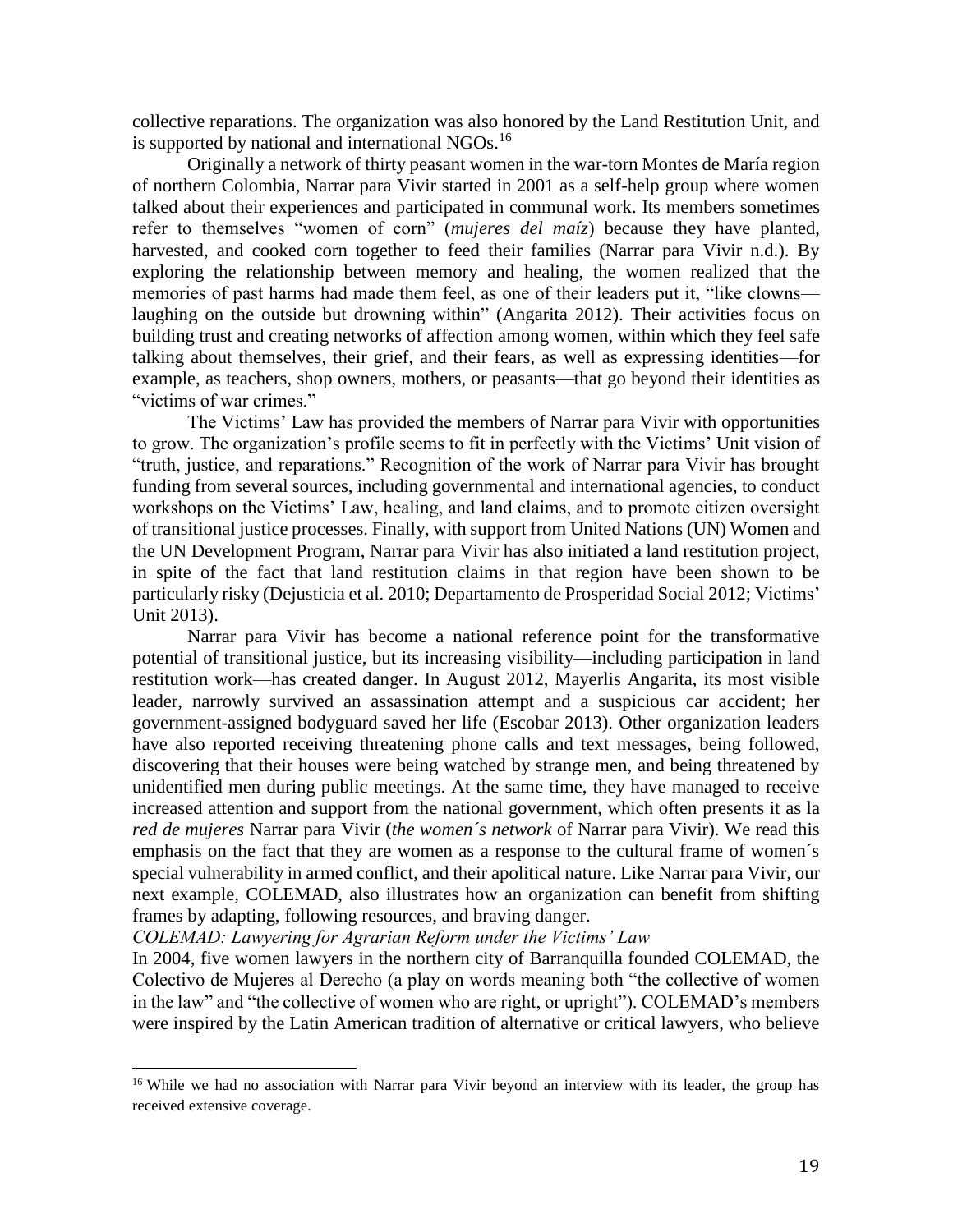that the law can and should be in the service of the poor, and are dedicated to working with impoverished communities. COLEMAD was also influenced by participatory action research (Fals Borda et al. 1972) and popular education (Freire 1970) movements—in particular, by the ways in which popular education adapted both to work with peasants (based on the work of Chambers 1983 and Fals Borda 1986) and women (Ruiz-Bravo & Barrig 2002).

When COLEMAD was first founded it conducted legal literacy workshops for IDP. The risks associated with teaching IDP about the Constitutional Court's decision T-025 of 2004 soon became clear, however: what appeared to be plainclothes policemen stationed themselves near COLEMAD's office and the homes of its staff. When renowned humanrights defender Alfredo Correa de Andreis, who also worked with IDP in Barranquilla, was murdered, COLEMAD decided to stop working in the city, and to concentrate instead on a series of land reform cases in the countryside, where the work would be outside the purview of the Barranquilla city police and security apparatus.

These land reform cases were the first to reveal the extent of the corruption in Colombia's national land-reform agency, the Instituto Colombiano de Desarrollo Rural (Colombian Institute for Rural Development, or INCODER).<sup>17</sup> INCODER was in charge of land redistribution to landless peasants as well as providing technical assistance and facilitating credit through the Banco Agrario (Agrarian Bank). Instead of being given away, however, the land was sold to peasants at 30 percent of its commercial value; thus, individual peasants, as well as some women's cooperatives, found themselves in debt for the land. Furthermore, by both overvaluing the land and withholding technical assistance, corrupt INCODER officials ensured that the new landowners would default on their debt. In some cases, these peasants were also threatened or displaced by private armies.

By 2006, COLEMAD had begun investigating 23 of these cases. As part of its legal support for peasant cooperatives, COLEMAD created a network of organizations in similar circumstances, providing office space and organizing yearly meetings and craft fairs. COLEMAD also took a number of steps to protect themselves: there was no sign outside the organization's offices; staff did not speak at public events or make public demands; and the political aspect of the craft fairs was given little publicity. COLEMAD also took internal security measures: the offices had dark shades and barred windows, and visitors were carefully scrutinized before being buzzed in. Finally, despite its connection to national and international feminist networks, COLEMAD presented its undertakings more generally, as "work with women" and not as peasant organizing, or as feminist consciousness raising, although it was clearly doing both.

In 2010 and 2011, COLEMAD was especially skillful at adapting to the change in laws: it decided to lobby Congress to gain support for the inclusion in the Victims' Law of a provision requiring the pardon of agrarian debts incurred by victims of the armed conflict. COLEMAD managed to get this provision into the law, which directly benefited its clients, while new data also showed the alliance between corrupt INCODER officials and paramilitary warlords.<sup>18</sup> This achievement came with increased local and national visibility, which the organization began to warily embrace.

 $\overline{a}$ 

<sup>&</sup>lt;sup>17</sup> Until 2002, INCODER was known as the Instituto Colombiano de Reforma Agraria (the Colombian Institute for Agrarian Reform, or INCORA).

<sup>&</sup>lt;sup>18</sup> In 2011, COLEMAD won a tutela action that protected the women's association from debt collection (T-610) of 2011), and in 2012 they won a case before the supreme administrative court, the Consejo de Estado, which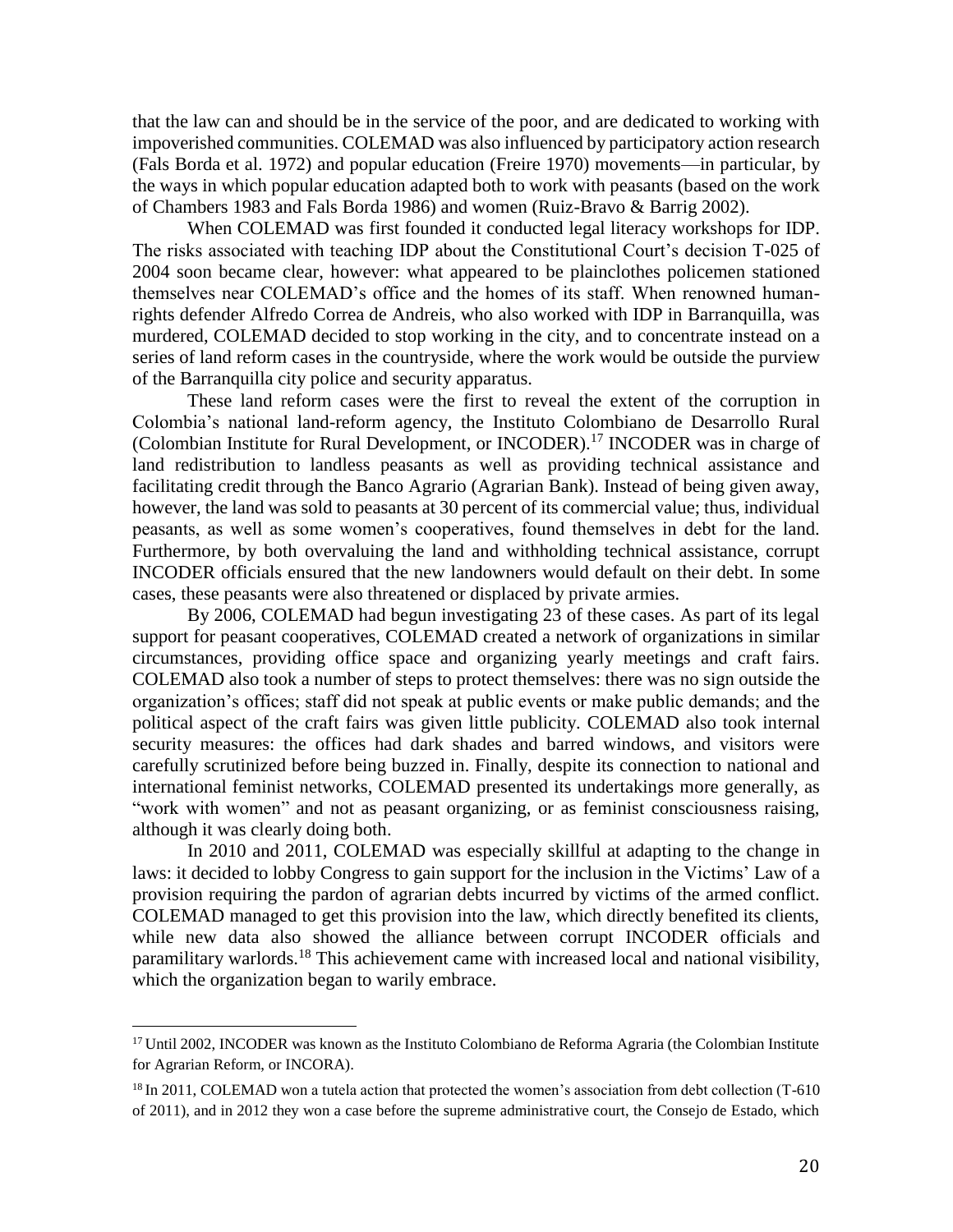As the previous examples show, shifting laws also create dangerous political opportunities. By 2012, COLEMAD and its clients had received several death threats.<sup>19</sup> In one incident, a public official's bodyguard (an employee of the state security services), took photographs of COLEMAD staff and their clients. They responded by reporting the incident through various networks of allies and sympathizers<sup>20</sup>. COLEMAD staff has refused governmental protection for themselves but have requested protection for their clients.

Both COLEMAD and Narrar para Vivir have been successful in adapting to the shifting frames in an environment of transition to the Victim´s Law regime. They have successfully deployed their identity as women in contexts of danger and have adapted to shifting frames, following vanishing resources and braving dangerous political opportunities. **Conclusion: Legal Mobilization beyond Industrialized Democracies**

Generally, socio-legal literature assumes legal mobilization to require liberal institutions including state monopoly over the legitimate use of violence, which is not the case of Colombia. Despite the differences between the Colombian context and that of industrialized democracies, however, it is possible to engage with legal mobilization without bracketing social violence and armed conflict. Our research shows that even in these situations, political organizing for rights can potentially improve lives, provide some measure of protection, and allow access to otherwise scarce resources.

Violent contexts do not exclude the use of legal claims and tactics, but they do require theories that take into account that activists must adapt to unstable frames, follow vanishing resources, and brave dangerous political opportunities. Frames for mobilization are unstable as both laws and norms change following the dynamics of pervasive social violence. Access to resources diminishes when legal frames are unstable because of changing rules and regulations. They also vanish following changing priorities among funders and they particularly disappear as the direct result of the actions of armed actors. Political opportunities are dangerous when social movements both perceive the political system as open to challenge, and also understand this challenge to come with significant risk. While this may also be true of industrialized democracies, it is rarely presented as a matter of pervasive danger to activist's lives.

This article presents an agenda for research, rather than a fully elaborated theory. More studies on legal mobilization in violent context will help explain the persistence of rights claims in the midst of insecurity, as well as the impact of variations in degrees and kind of insecurity. Legal mobilization in violent context will also be better understood through evaluations of the effectiveness of social movement strategies and of the impact of key political actors such as courts and transnational activist networks. Further study should examine how and why frames shift. Equally important issues are the trajectories of vanishing resources and the specific effects of changes in donor priorities and in municipal institutional design and power arrangements. Lastly, a better understanding of the realities and perception of political insecurity, and its impact on legal mobilization, requires more detailed documentation of different cases.

 $\overline{a}$ 

held that debt could not be collected from peasants displaced by violence from land granted to them through land reform (Consejo de Estado (2012).

<sup>&</sup>lt;sup>19</sup> For press coverage of these threats, including COLEMAD's public statement, see La Silla Vacía (2013).

<sup>20</sup> LER, May 2013, interview on file with authors.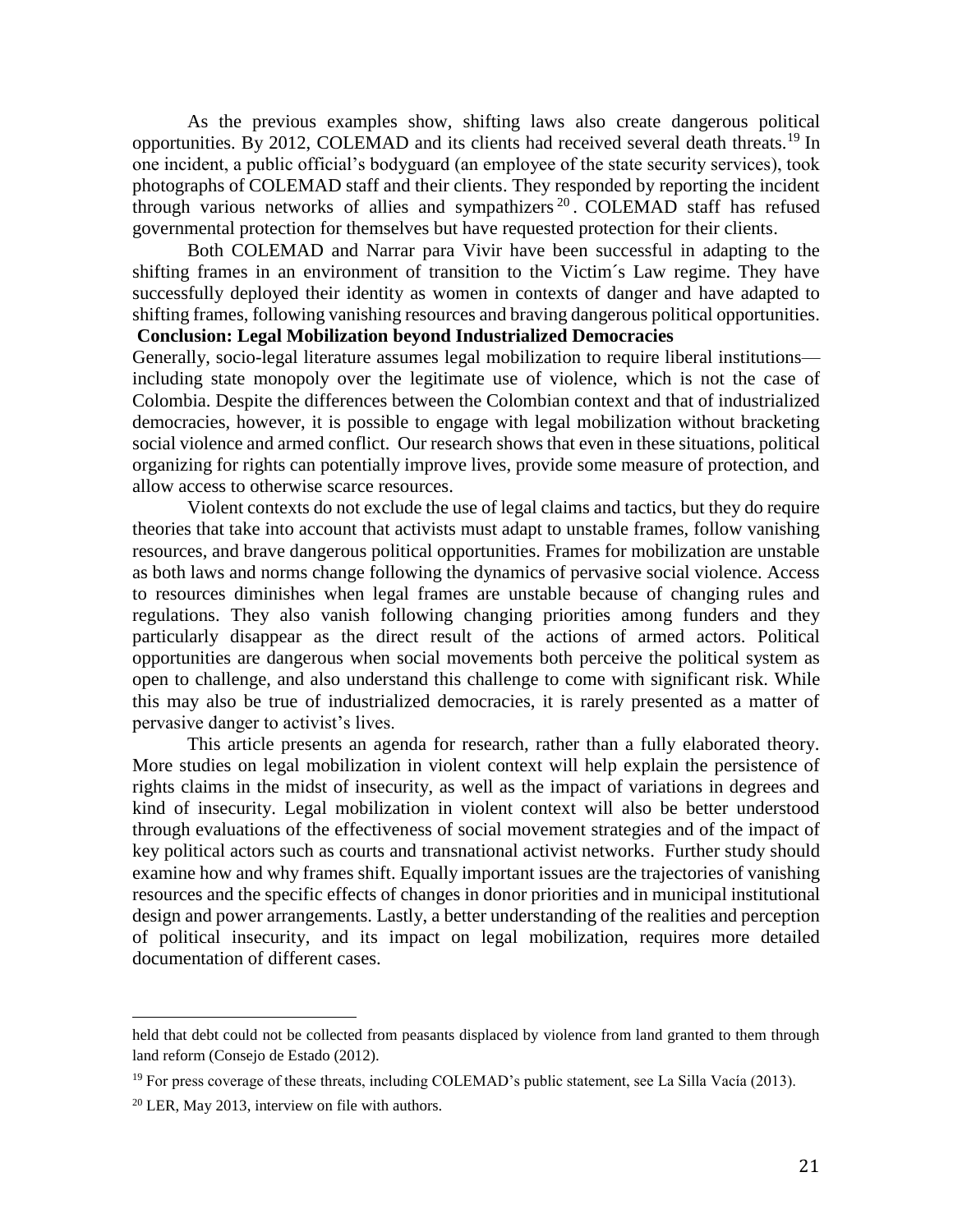Further studies must also take into account the fact that gender is an important category for the analysis of violent contexts. While we do not study its impact on the mobilization of men, women must deal with specific vulnerabilities in violent context. Internally displaced women in Colombia, for example, must mobilize in the intersection of displacement, poverty, and women's subordinate status in society. Traditional gender roles identify women as apolitical, an identification that has some advantages in terms of access to the Constitutional Court in particular, and more generally, as protection from the risks of political contention. At the same time gender stereotypes make women who challenge gender norms frequent targets of violence. Further attention is needed to the specific ways gendered groups (men, women and LGBTI) are vulnerable to violence, as well as their coping strategies and experiences of resiliency.

Throughout our research we found surprising resiliency—as well as the will to forge ahead, despite enormous personal risk. This willingness is best captured by a phrase we heard over and over again: "*Pa'lante es pa'llá*"—"That's the way forward"—which indicates both a willingness to invest personal effort in improving the situation, and a refusal to be preoccupied with past harms.

Further studies must be sensitive to the ethical dimension of the study of legal mobilization in violent contexts. Grassroots leaders and NGO that mobilize law in violent contexts do so often at enormous personal costs, under the understanding that there are few reasonable alternatives. When both passivity and armed insurgencies have failed, resignation can also be an untenable choice for desperately poor populations and their defenders. It is often claimed that legal mobilization is more instrumental to the reproduction of the status quo than transformative of social inequalities. This is probably true in industrialized democracies. That said, when civil society is faced with extensive violence, the legitimation of government institutions, in the form of democratic forums and human rights norms, seems to be a small price to pay. We have identified that the study of legal mobilization in violent contexts is a significant gap in the literature. Ultimately, however, we hope studies of this kind will be a fair representation of the people on the ground who adapt to shifting frames, chase after vanishing resources, and brave dangerous political opportunities. If our work contributes to a shift in that direction, then its relevance is assured.

**Julieta Lemaitre** (LLB, MA, SJD) is Associate Professor at Universidad de los Andes in Bogotá, Colombia. She is Global Fellow at PRIO for 2014 and Robina Visiting Human Rights Fellow at Yale Law School for 2014-2015. Her fields of research and recent publications are on law and social movements, law and violence and sexual and reproductive rights in Latin America.

**Kristin Bergtora Sandvik** (LLB, MA, SJD) is senior researcher at PRIO and director of the Nowegian Center for Humanitarian Studies. Her research and publications deal with ethnographic approaches to humanitarianism and humanitarian law as well as emergent military and humanitarian technology.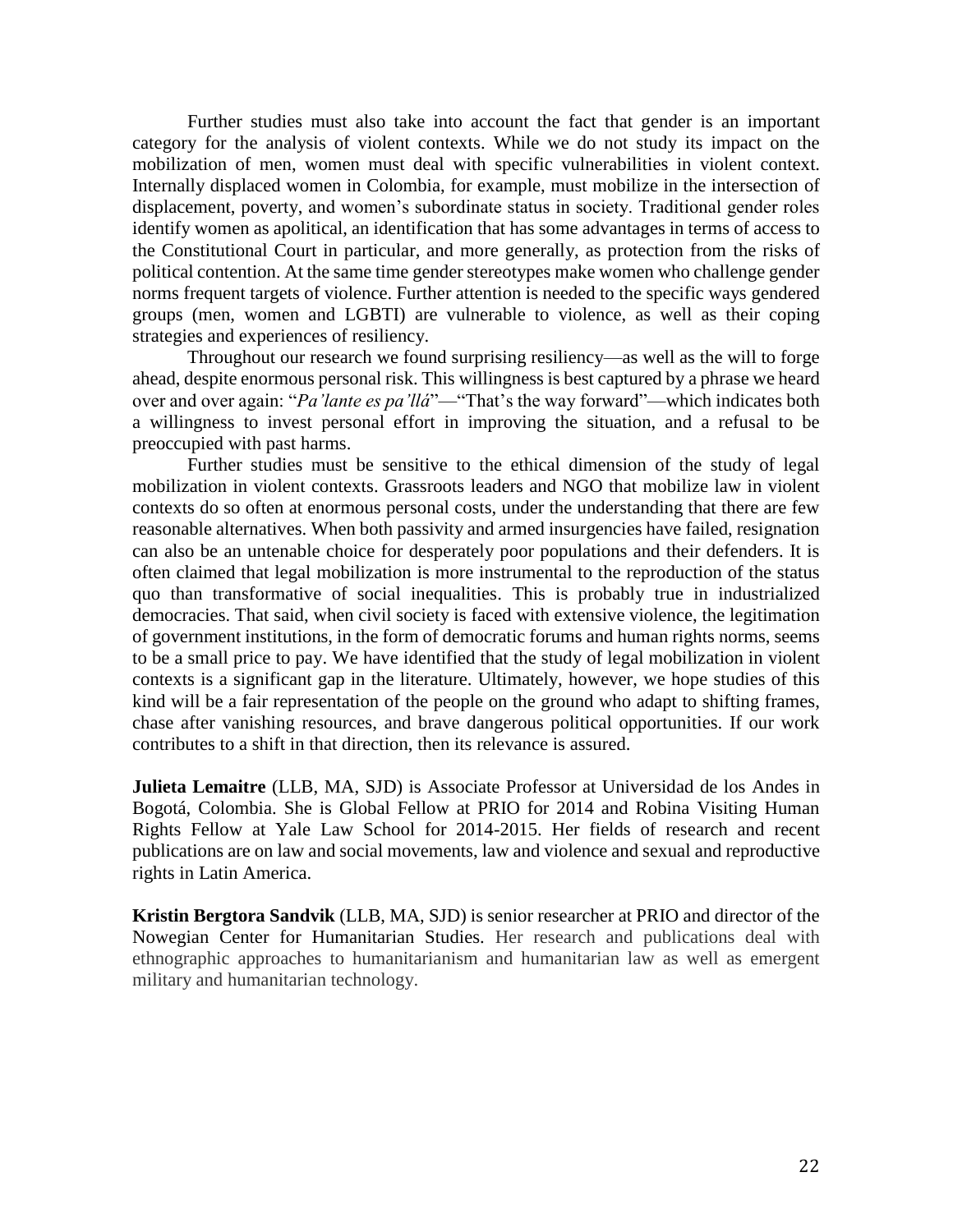|  |  |  | <b>Appendix 1 Table of legal instruments</b> |
|--|--|--|----------------------------------------------|
|  |  |  |                                              |

| <b>Institution</b>          | <b>Measure</b> | Title and year          | <b>Content</b>           |
|-----------------------------|----------------|-------------------------|--------------------------|
| Congress                    | Law            | Law 160 (1994)          | <b>INCODER</b> market    |
|                             |                |                         | oriented agrarian        |
|                             |                |                         | reform law               |
| Congress                    | Law            | Law 387 (1997)          | IDP rights and           |
|                             |                |                         | protection principles    |
| Congress                    | Law            | Law 975 (2005)          | Demobilization of        |
|                             |                |                         | paramilitary armies      |
|                             |                |                         | and transition           |
| Congress                    | Law            | Law 1190 (2008)         | Integration of IDP       |
|                             |                |                         | into municipal           |
|                             |                |                         | planning processes       |
|                             |                |                         | [PIU].                   |
| Congress                    | Law            | Law 1448 (2011)         | Victims' law             |
| Congress                    | Law            | Law 1592 (2012)         | truth/justice/reparation |
|                             |                |                         | components to Law        |
|                             |                |                         | 975                      |
| Constitutional              | Tutela         | $T-025(2004)$           | Unconstitutional state   |
| Court                       |                |                         | of affairs for IDP       |
| Constitutional court        | Tutela         | $T-610(2011)$           | Protected women's        |
|                             |                |                         | association from debt    |
|                             |                |                         | collection               |
| Constitutional court        | Auto           | $C-360(2006)$           | truth/justice/reparation |
|                             |                |                         | components to Law        |
|                             |                |                         | 975                      |
| <b>Constitutional court</b> | Auto           | Award 092 (2008)        | Follow-up T-025,         |
|                             |                |                         | plight of internally     |
|                             |                |                         | displaced women          |
| Constitutional              | Auto           | Award 383 (2010)        | Demanded inclusion       |
| Court                       |                |                         | of IDP in PIU            |
| Constitutional              | Auto           | Award 28 (2013)         | Security of women        |
| Court                       |                |                         | <b>IDP</b> leaders       |
| Consejo de Estado           | Sala de lo     | File Nº 11001-03-       | Debt-collection,         |
|                             | Contencioso    | 15-000-2012-            | displaced peasants,      |
|                             | Adminstrativo  | 00031-00 (2012)         | land-reform land         |
| Turbaco municipal           | Decree         | <b>Municipal Decree</b> | Adoption of local PIU    |
| government                  |                | 008 of 2011.            |                          |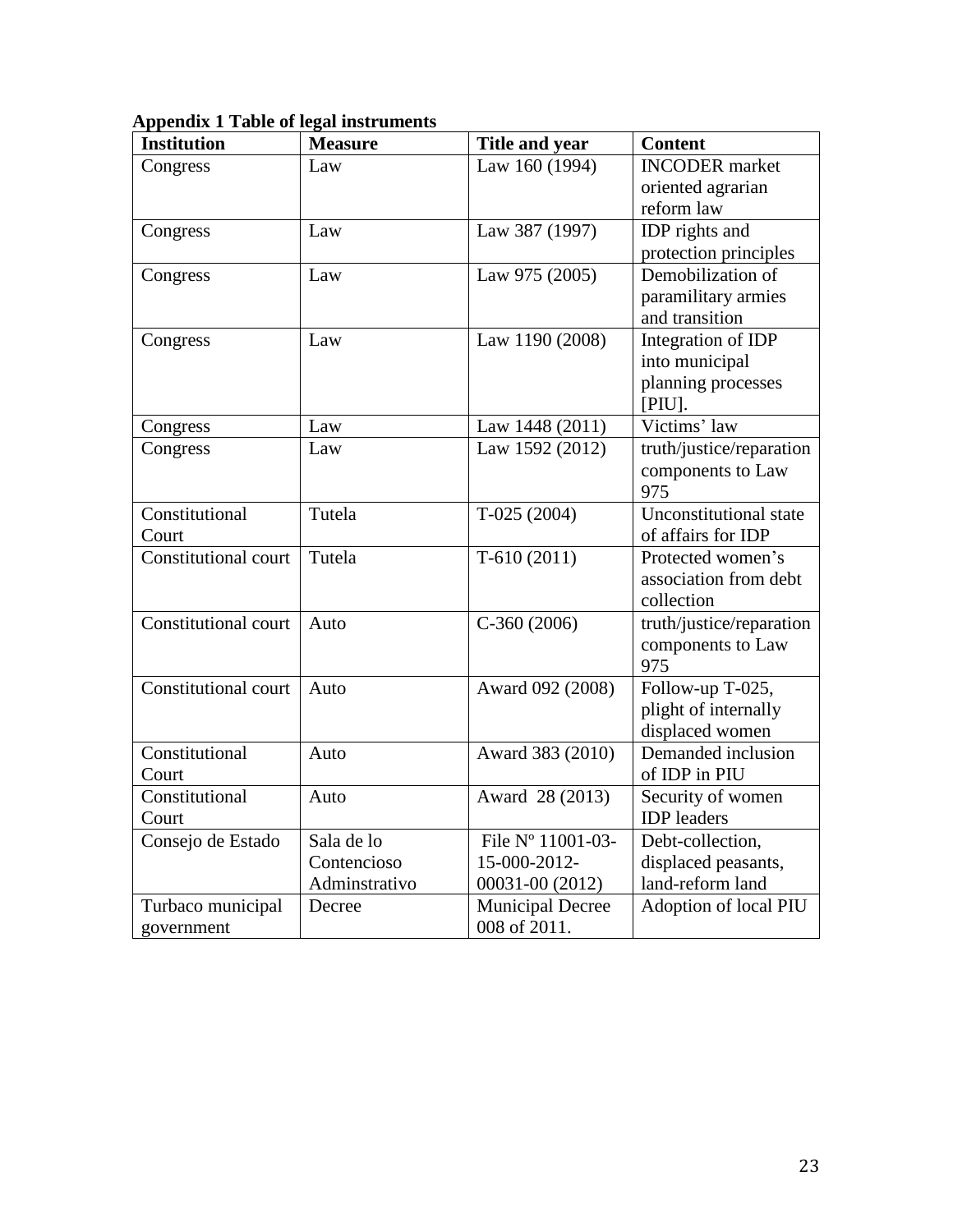# **References**

Angarita, Mayerlis (2012) "Retos para la verdad, justicia y reparación de las mujeres en Colombia" (speech delivered at the Universidad de los Andes, Bogotá, November 29, Recording on file with authors).

Arias, Enrique, & Daniel Goldstein, eds. (2010) *Violent Democracies in Latin America*. Durham, NC: Duke University Press.

Bentzon, Agnette W, Hellum, Anne & Stewart, Julie. (1998) *Pursuing Grounded Theory in Law, South-North Experiences in Developing Women's Law*. Harare: Mond Books, Oslo: Tano Aschehoug.

Centro Nacional de Memoria Histórica (National Commission for Historical Memory) (2010) *La tierra en disputa*. Bogotá: Taurus.

Centro Nacional de Memoria Histórica (National Commission for Historical Memory) (2011) *Mujeres en la guerra*. Bogotá: Taurus.

Chambers, Robert. (1983) *Rural Development: Putting the Last First*. London: Longman. Charmaz, Kathy. (2001). "Grounded Theory: Methodology and Theory Construction". *International Encyclopedia of the Social & Behavioral Sciences*. London: Elseiver. pp. 6396- 6399.

Comaroff, John, & Jean Comaroff (2006). *Law and Disorder in the Post-Colony*. Chicago: Chicago University Press.

Comisión de Seguimiento (2008) *Séptimo informe de verificación sobre el cumplimiento de derechos a la población en situación de desplazamiento*. Bogotá. Unpublished document on file with authors.

DANE Departamento Nacional de Estadísticas (2014)<http://www.dane.gov.co/> Accessed October 31, 2014.

De Greiff, Pablo, & Ruth Rubio Marín (2007) "Women and Reparations," 1 *International J. for Transitional Justice* 318–337.

Dejusticia et al. (2010) *Reparación en voz de las mujeres desde la región*. Bogotá: Dejusticia. Available at

[http://www.dejusticia.org/index.php?x=0&modo=interna&tema=antidiscriminacion&publi](http://www.dejusticia.org/index.php?x=0&modo=interna&tema=antidiscriminacion&publicacion=773&lang=es) [cacion=773&lang=es.](http://www.dejusticia.org/index.php?x=0&modo=interna&tema=antidiscriminacion&publicacion=773&lang=es) Accessed October 31, 2014.

Departamento de Prosperidad Social (2012) "Red de mujeres Narrar para Vivir, un proyecto sostenible y humano." Available at

[http://www.dps.gov.co/contenido/contenido.aspx?conID=6781&catID=127.](http://www.dps.gov.co/contenido/contenido.aspx?conID=6781&catID=127) Accessed October 31, 2014.

Duncan, Gustavo. (2006) *Los señores de la guerra: Paramilitares, mafiosos y autodefensas en Colombia.* Bogotá: Editorial Planeta.

Emerson, Robert M., Fretz Rachel I. & Shaw, Linda L. (1995). *Writing Ethnographic Field Notes*. Chicago: The University of Chicago Press.

Engel, David M., & Frank W. Munger (2003) *Rights of Inclusion: Law and Identity in the Life Stories of Americans with Disabilities*. Chicago: University of Chicago Press.

Escobar, Pacho (2013) "A Mayerlis la quieren matar," *Las2 Orillas,* 25 June. Available at [http://www.las2orillas.co/mayerlis-la-quieren-matar/.](http://www.las2orillas.co/mayerlis-la-quieren-matar/) Accessed October 31, 2014.

Ewick, Patricia, & Susan Silbey (1998) *The Common Place of Law: Stories from Everyday Life*. Chicago: University of Chicago Press.

Fals Borda, Orlando, Víctor Daniel Bonilla, Gonzalo Castillo Cárdenas, & Augusto Libreros (1972) *Causa popular, ciencia popular.* Bogotá: La Rosca.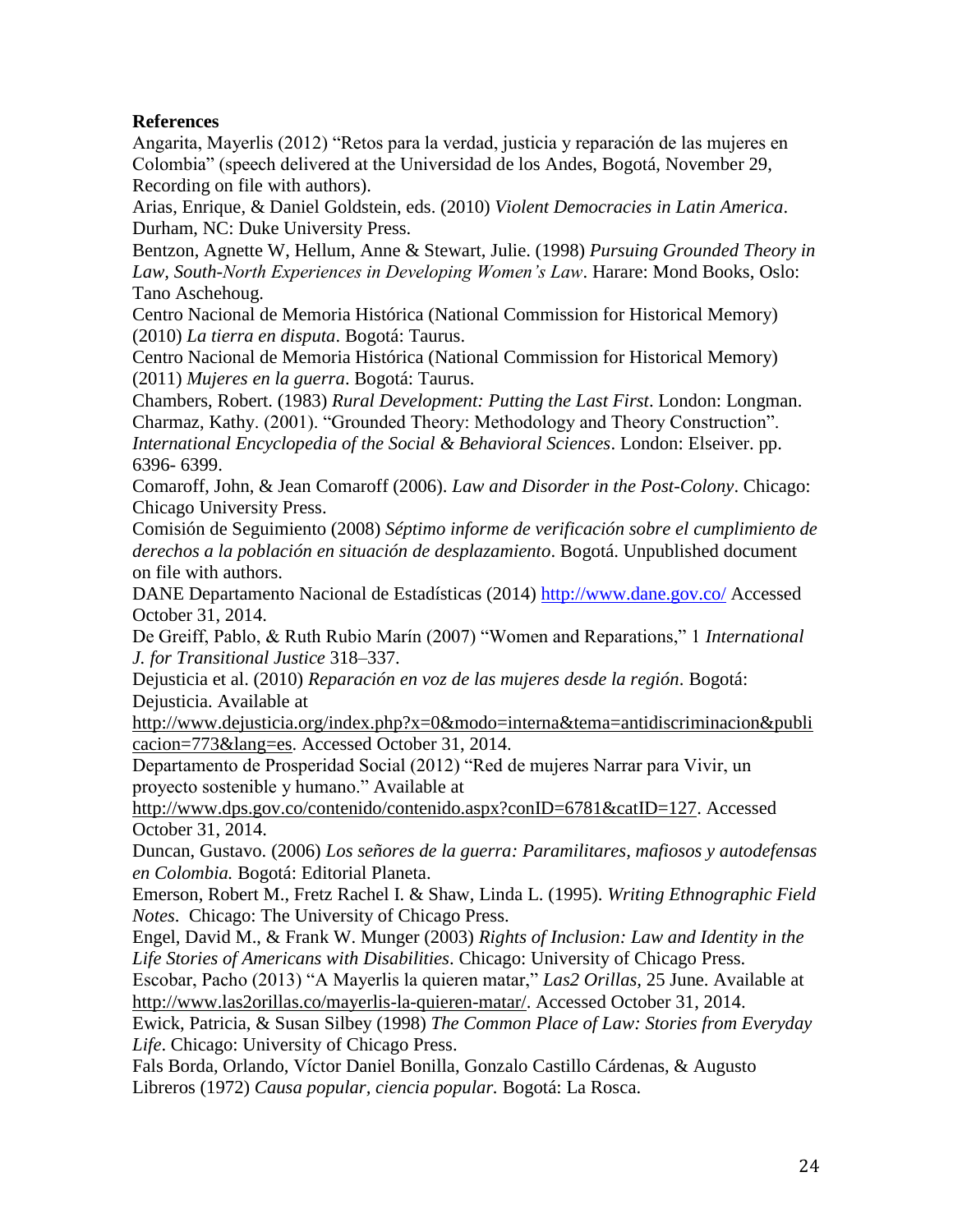Fals Borda, Orlando (1986) "La investigación-acción participativa: Política y epistemología," in Camacho G. [Álvaro,](http://en.wikipedia.org/w/index.php?title=%C3%81lvaro_Camacho_G.&action=edit&redlink=1) ed., *La Colombia de hoy*. Bogotá: Cerec.

Freire, Paulo (1970) *Pedagogy of the Oppressed*. New York: Herder & Herder.

Galanter, Mark (1974) "Why the 'Haves' Come Out Ahead: Speculations on the Limits of Legal Change," 9 *Law & Society Rev.* 95–160.

Gamson, William A., & Meyer, David S. (1996) Framing political opportunity. In Doug McAdam, John D. McCarthy, & Meyer N. Zald (Eds.), *Comparative perspectives on social movements: Political opportunities, mobilizing structures, and cultural framings* (pp. 275– 290). Cambridge: Cambridge University Press.

Garay, Luis Jorge (2008) *La captura y reconfiguración cooptada del estado en Colombia.*  Bogotá: Avina, Grupo Método, and Transparencia por Colombia.

García Villegas, Mauricio (1993 2014) *La eficacia simbólica del derecho*. Bogotá: Editorial Debate.

Glaser, Barney G. & Strauss, Anslem L. (1967) *The Discovery of Grounded Theory*. New York: Aldine de Gruyter.

Golan, Daphna D., & Zvika Orr (2012) "Translating Human Rights of the 'Enemy': The Case of Israeli NGOs Defending Palestinian Rights," 46 *Law & Society Rev*. 781–814. Goodwin, J., & Jasper, J. M. (2004a) Caught in a winding, snarling vine: The structural

bias of political process theory. In J. Goodwin JM Jasper (Ed.), *Rethinking social movements* (pp. 3–30). Lanham: Rowman and Littlefield.

Guigni, Marco (2009) "Political Opportunities: from Tilly to Tilly" *Swiss Political Science Review* 15 (2): 361-368.

Graham, Kristin T., Marian J. Borg, & Bryan L. Miller (2012) "Mobilizing Law in Latin America: An Evaluation of Black's Theory in Brazil," 38 *Law & Social Inquiry Rev*. 322– 341.

Grossman, Joel B., Herbert M. Kritzer, & Stewart Macaulay (1999) "Do the 'Haves' Still Come Out Ahead?" 33 *Law & Society Rev.* 803–810.

Hilson, Christopher (2002) "New Social Movements: The Role of Legal Opportunity," 9 *J. of European Public Policy* 238–255.

HRW (Human Rights Watch) (2013) "Colombia: Victims Face Reprisals for Reclaiming Land." Available at [www.hrw.org/news/2013/09/17/colombia-victims-face-reprisals](http://www.hrw.org/news/2013/09/17/colombia-victims-face-reprisals-reclaiming-land)[reclaiming-land.](http://www.hrw.org/news/2013/09/17/colombia-victims-face-reprisals-reclaiming-land) Accessed October 31, 2014.

Ibáñez, María, & Andrés Moya (2010) "Vulnerability of Victims of Civil Conflicts: Empirical Evidence for the Displaced Population in Colombia," 38 *World Development* 647–663.

IDMC (Internal Displacement Monitoring Centre) (2014) "Colombia: Displacement Continues Despite Hopes for Peace." Available at [http://www.internal-](http://www.internal-displacement.org/8025708F004BE3B1/(httpInfoFiles)/2F43ED1D25D94FC2C1257C620034668D/$file/201401-am-colombia-overview-en.pdf)

[displacement.org/8025708F004BE3B1/\(httpInfoFiles\)/2F43ED1D25D94FC2C1257C6200](http://www.internal-displacement.org/8025708F004BE3B1/(httpInfoFiles)/2F43ED1D25D94FC2C1257C620034668D/$file/201401-am-colombia-overview-en.pdf) [34668D/\\$file/201401-am-colombia-overview-en.pdf.](http://www.internal-displacement.org/8025708F004BE3B1/(httpInfoFiles)/2F43ED1D25D94FC2C1257C620034668D/$file/201401-am-colombia-overview-en.pdf) Accessed October 31, 2014.

La Silla Vacía (2013) "Las cifras que no cuadran sobre el desplazamiento." Available at [http://lasillavacia.com/queridodiario/las-cifras-que-no-cuadran-sobre-el-desplazamiento-](http://lasillavacia.com/queridodiario/las-cifras-que-no-cuadran-sobre-el-desplazamiento-45005)[45005.](http://lasillavacia.com/queridodiario/las-cifras-que-no-cuadran-sobre-el-desplazamiento-45005) Accessed October 31, 2014.

Lemaitre, Julieta (2009) *El Derecho como Conjuro*. Bogotá: Siglo del Hombre y Universidad de los Andes.

Lemaitre, Julieta, Kristin Bergtora Sandvik, Eva Sol López, Juan P. Mosquera and Juliana Vargas (2014a). *Sueño de Vida Digna*. Estudios Justicia Global 7. Bogotá: Editorial Uniandes.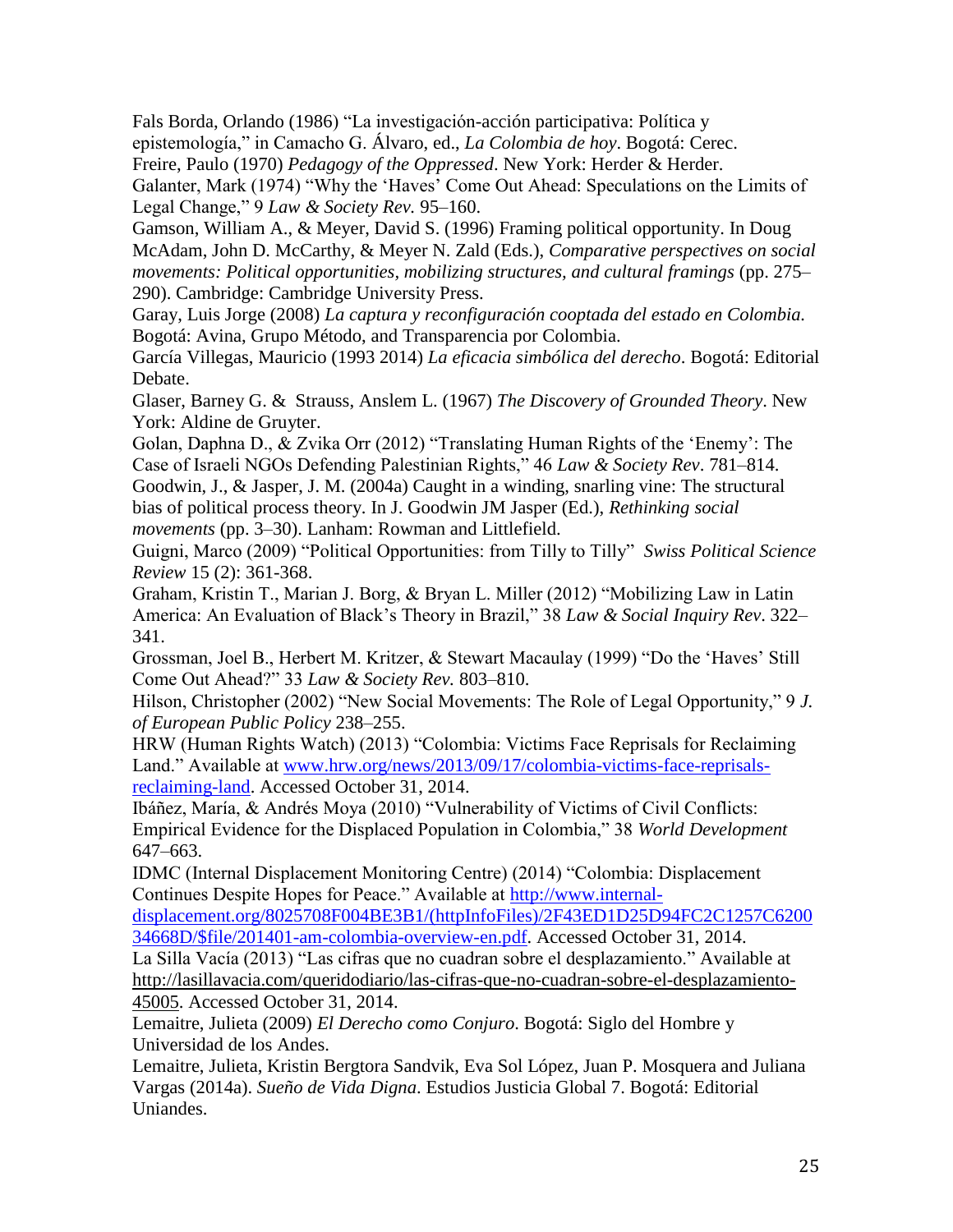Lemaitre, Julieta, Kristin Bergtora Sandvik, Eva Sol López, Juan P. Mosquera and Juliana Vargas (2014b). *De Desplazados a Victimas*. Estudios Justicia Global 7. Bogotá: Editorial Uniandes.

Marshall, Anna-Maria (2003) "Injustice Frames, Legality, and the Everyday Construction of Sexual Harassment," 28 *Law & Social Inquiry* 659–689.

Massoud, Mark F. (2011) "Do Victims of War Need International Law? Human Rights Education Programs in Authoritarian Sudan," 45 *Law & Society Rev*. 1–32.

McAdam, D. (1999[1982]) *Political process and the development of black insurgency, 1930-1970* (2nd ed.). Chicago: University of Chicago Press.

McAdam, Doug, Sidney Tarrow, & Charles Tilly (2001) *The Dynamics of Contention.* Cambridge, UK: Cambridge University Press.

McCarthy, John, & Mayer Zald (2001) "The Enduring Vitality of the Resource Mobilization Theory of Social Movements," in Jonathan H. Turner, ed., *Handbook of Sociological Theory*. New York: Kluwer Academic / Plenum Publishers.

Meertens, Donny (2010) "Forced Displacement and Women's Security in Colombia," 34 *Disasters Rev*. 147–164.

Meyer, David. S., & Minkoff, David (2004) Conceptualizing political opportunity. *Social Forces, 82*, 1457–1492.

Moustafa, Tamir (2013) "Islamic Law, Women's Rights, and Popular Legal Consciousness in Malaysia," 38 *Law & Social Inquiry* 168–188.

Narrar para Vivir (n.d.) *Mujeres del Maíz* (video). Available at

[www.youtube.com/watch?v=28LWcXgNkU0.](http://www.youtube.com/watch?v=28LWcXgNkU0) Accessed October 13, 2013.

OAS (Organization of American States) (2006) *Violence and Discrimination against Women in the Armed Conflict in Colombia.* OEA/Ser.L/V/II, Doc. 67, 18 October. Washington, D.C.

Osorio, Camila (2011) "Esto investigaba el delegado de la MOE cuando lo asesinaron," *La Silla Vacia*, 11 October. Available at [http://www.lasillavacia.com/historia/esto-investigaba](http://www.lasillavacia.com/historia/esto-investigaba-el-delegado-de-la-moe-cuando-lo-asesinaron-29937)[el-delegado-de-la-moe-cuando-lo-asesinaron-29937](http://www.lasillavacia.com/historia/esto-investigaba-el-delegado-de-la-moe-cuando-lo-asesinaron-29937) Accessed October 31, 2014.

Pedriana, Nicholas (2006) "From Protective to Equal Treatment: Legal Framing Processes and Transformation of the Women's Movement in the 1960s," 111 *American J. of Sociology* 1718–1761.

Petesch, Patti, & Vanessa Joan Gray (2009) "Violence, Forced Displacement, and Chronic Poverty in Colombia," in Deepa Narayanand Patti Petesch, eds., *Moving Out of Poverty: Rising from the Ashes of Conflict*. Washington, D.C.: Palgrave Macmillan UK / World Bank.

Rhode, Deborah (2004) *Access to Justice*. New York: Oxford University Press. Rodríguez, Cesar, & Diana Rodríguez (2010) *Cómo la corte cambió el desplazamiento forzado*. Bogotá: Dejusticia.

Ruiz-Bravo, Patricia, & Barrig Maruja (1998) "Lineamientos metodológicos para la incorporación del enfoque de género en el seguimiento y evaluación de proyectos." PREVAL. Available at [http://preval.org/es/content/lineamientos-metodol%C3%B3gicos-](http://preval.org/es/content/lineamientos-metodol%C3%B3gicos-para-la-incorporaci%C3%B3n-del-enfoque-de-g%C3%A9nero-en-el-seguimiento-y-e)

[para-la-incorporaci%C3%B3n-del-enfoque-de-g%C3%A9nero-en-el-seguimiento-y-e.](http://preval.org/es/content/lineamientos-metodol%C3%B3gicos-para-la-incorporaci%C3%B3n-del-enfoque-de-g%C3%A9nero-en-el-seguimiento-y-e)

Sikkink, Katherine (2005) "The Transnational Dimension of the Judicialization of Politics in Latin America" in Rachel Sieder, Linine Scholden and Allan Angell, *The Judicialization of Politics in Latin America*. New York: Palgrave McMillan.

Snow, David A., & Robert D. Benford (1988) "Ideology, Frame Resonance, and Participant Mobilization," 1 *International Social Movement Research* 197–217.